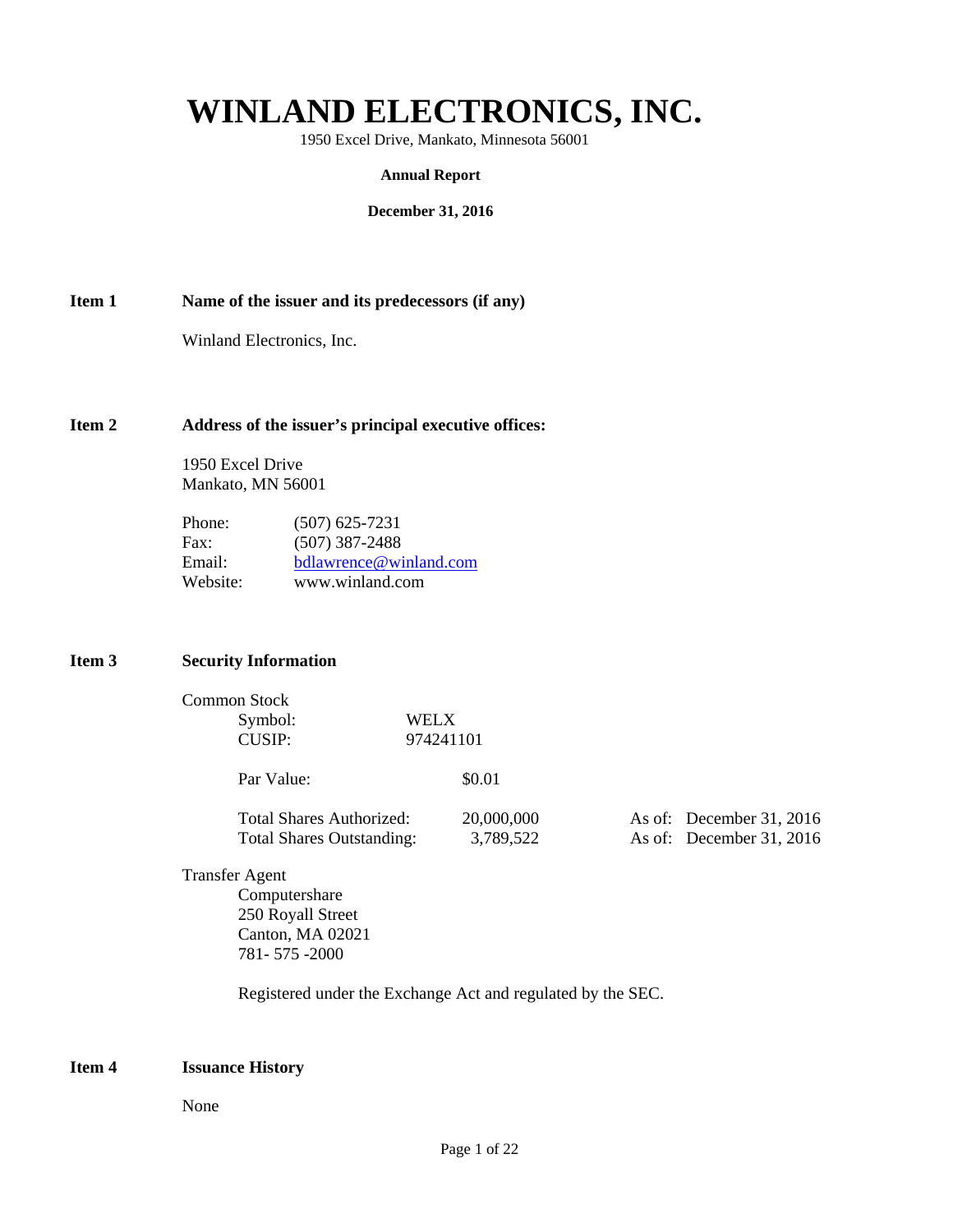# **Item 5 FINANCIAL STATEMENTS**

## INDEPENDENT AUDITORS' REPORT

To the Shareholders, Audit Committee and Board of Directors Winland Electronics, Inc. Mankato, Minnesota

We have audited the accompanying financial statements of Winland Electronics, Inc., which comprise the balance sheets as of December 31, 2016 and 2015, and the related statements of operations, changes in stockholders' equity and cash flows for the years then ended, and the related notes to the financial statements.

## *Management's Responsibility for the Financial Statements*

Management is responsible for the preparation and fair presentation of these financial statements in accordance with accounting principles generally accepted in the United States of America; this includes the design, implementation, and maintenance of internal control relevant to the preparation and fair presentation of financial statements that are free from material misstatement, whether due to fraud or error.

## *Auditors' Responsibility*

Our responsibility is to express an opinion on these financial statements based on our audits. We conducted our audits in accordance with auditing standards generally accepted in the United States of America. Those standards require that we plan and perform the audits to obtain reasonable assurance about whether the financial statements are free from material misstatement.

An audit involves performing procedures to obtain audit evidence about the amounts and disclosures in the financial statements. The procedures selected depend on the auditors' judgment, including the assessment of the risks of material misstatement of the financial statements, whether due to fraud or error. In making those risk assessments, the auditor considers internal control relevant to the entity's preparation and fair presentation of the financial statements in order to design audit procedures that are appropriate in the circumstances, but not for the purpose of expressing an opinion on the effectiveness of the entity's internal control. Accordingly, we express no such opinion. An audit also includes evaluating the appropriateness of accounting policies used and the reasonableness of significant accounting estimates made by management, as well as evaluating the overall presentation of the financial statements.

We believe that the audit evidence we have obtained is sufficient and appropriate to provide a basis for our audit opinion.

#### *Opinion*

In our opinion, the financial statements referred to above present fairly, in all material respects, the financial position of Winland Electronics, Inc. as of December 31, 2016 and 2015 and the results of its operations and its cash flows for the years then ended in accordance with accounting principles generally accepted in the United States of America.

/s/ Baker Tilly Virchow Krause, LLP

Minneapolis, Minnesota March 22, 2017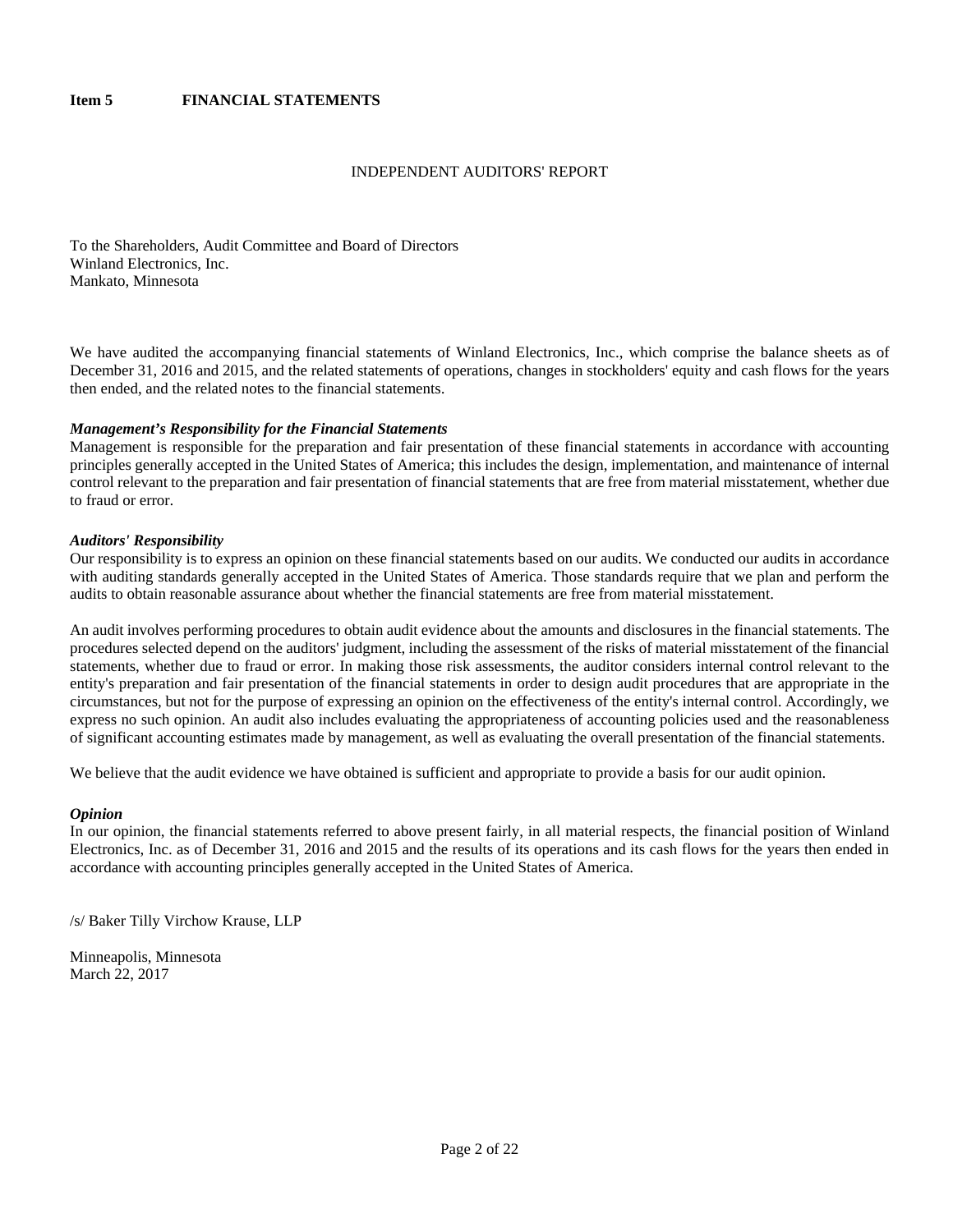# **Winland Electronics, Inc. Balance Sheets** As of December 31, 2016 and 2015 (In Thousands, Except Share Data)

|                                                                                | December 31, |         | December 31, |         |
|--------------------------------------------------------------------------------|--------------|---------|--------------|---------|
|                                                                                |              | 2016    |              | 2015    |
| <b>ASSETS</b>                                                                  |              |         |              |         |
| <b>Current Assets</b>                                                          |              |         |              |         |
| Cash and cash equivalents                                                      | \$           | 1,449   | \$           | 1,242   |
| Accounts receivable, less allowance for doubtful                               |              |         |              |         |
| accounts of \$8 as of both December 31, 2016 and 2015 (Note 2)                 |              | 445     |              | 480     |
| Inventories (Note 3)                                                           |              | 186     |              | 449     |
| Prepaid expenses and other assets                                              |              | 38      |              | 22      |
| <b>Total current assets</b>                                                    |              | 2,118   |              | 2,193   |
| Property and Equipment, at cost                                                |              |         |              |         |
| Machinery and equipment                                                        |              | 213     |              | 213     |
| Data processing equipment                                                      |              | 115     |              | 111     |
| Office furniture and equipment                                                 |              | 26      |              | 21      |
| <b>Total property and equipment</b>                                            |              | 354     |              | 345     |
| Less accumulated depreciation                                                  |              | 304     |              | 286     |
| Net property and equipment                                                     |              | 50      |              | 59      |
| Equity method investment (Note 10)                                             |              | 206     |              | 185     |
| Long-term inventories (Note 3)                                                 |              | 25      |              | 91      |
| <b>Total long-term assets</b>                                                  |              | 231     |              | 276     |
| <b>Total assets</b>                                                            |              | 2,399   | \$           | 2,528   |
| <b>LIABILITIES AND STOCKHOLDERS' EQUITY</b>                                    |              |         |              |         |
| <b>Current Liabilities</b>                                                     |              |         |              |         |
| Accounts payable                                                               | \$           | 263     | \$           | 536     |
| Accrued liabilities:                                                           |              |         |              |         |
| Compensation                                                                   |              | 49      |              | 42      |
| Unearned revenue                                                               |              | 27      |              |         |
| Other                                                                          |              | 38      |              | 39      |
| <b>Total current liabilities</b>                                               |              | 377     |              | 617     |
| <b>Stockholders' Equity (Note 4)</b>                                           |              |         |              |         |
| Common stock, par value \$0.01 per share; authorized 20,000,000 shares; issued |              |         |              |         |
| and outstanding 3,789,522 as of both December 31, 2016 and 2015                |              | 38      |              | 38      |
| Additional paid-in capital                                                     |              | 5,116   |              | 5,119   |
| Accumulated deficit                                                            |              | (3,132) |              | (3,246) |
| <b>Total stockholders' equity</b>                                              |              | 2,022   |              | 1,911   |
| Total liabilities and stockholders' equity                                     | \$           | 2,399   | \$           | 2,528   |
|                                                                                |              |         |              |         |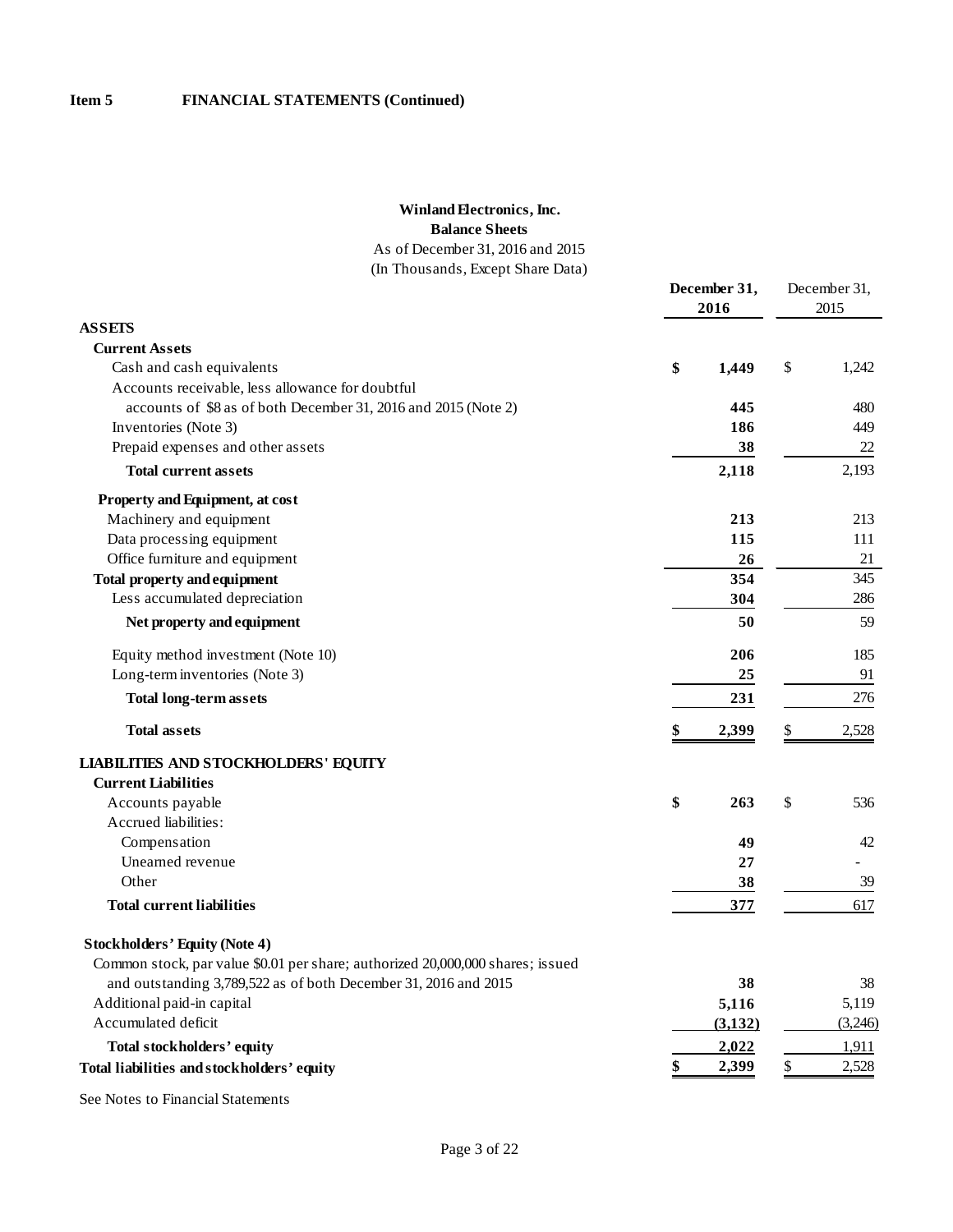# **Winland Electronics, Inc. Statements of Operations** (In Thousands, Except Share and Per Share Data) **For the Years Ended December 31,**

|                                                       | 2016        | 2015        |
|-------------------------------------------------------|-------------|-------------|
| Net sales (Note 2)                                    | \$<br>3,562 | \$<br>3,666 |
| Cost of sales                                         | 2,393       | 2,426       |
| Gross profit                                          | 1,169       | 1,240       |
| Operating expenses:                                   |             |             |
| General and administrative                            | 620         | 573         |
| Sales and marketing                                   | 433         | 355         |
| Research and development                              | 23          | 46          |
| Total operating expenses                              | 1,076       | 974         |
| <b>Operating income</b>                               | 93          | 266         |
| Other income (loss)                                   | 21          | (15)        |
| Income before income taxes                            | 114         | 251         |
| Income tax expense (benefit) (Note 5)                 | ۰           | (1)         |
| Net income                                            | 114         | \$<br>252   |
| Income per common share data:                         |             |             |
| Basic                                                 | \$<br>0.03  | \$<br>0.07  |
| Diluted                                               | \$<br>0.03  | \$<br>0.06  |
| Weighted-average number of common shares outstanding: |             |             |
| Basic                                                 | 3,789,522   | 3,789,522   |
| Diluted                                               | 3,901,094   | 3,895,685   |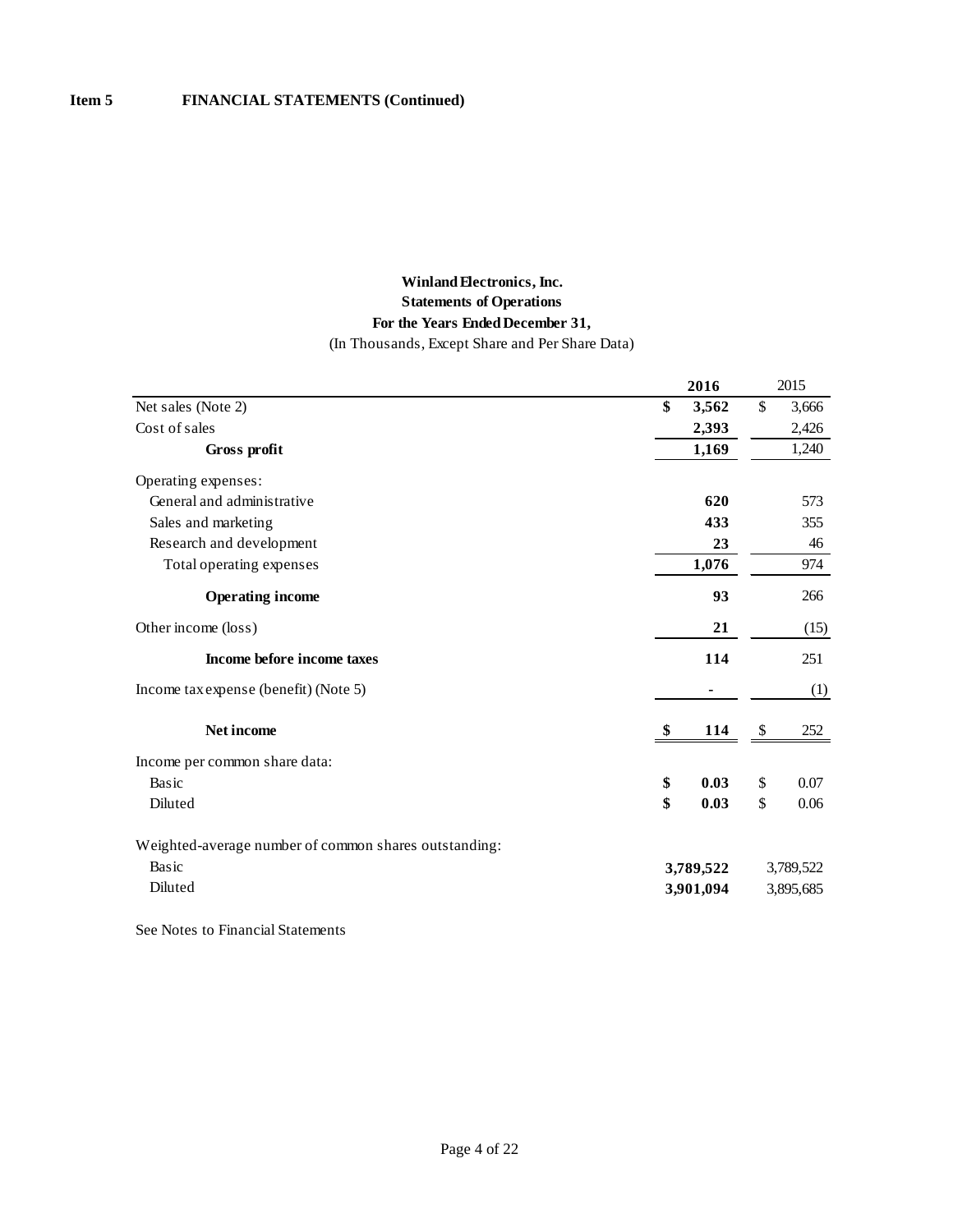# **Winland Electronics, Inc. Statements of Changes in Stockholders' Equity For the Years Ended December 31, 2016 and 2015** (In Thousands, Except Share Data)

|                                     | Additional              |    |        |    |         |             |                   |
|-------------------------------------|-------------------------|----|--------|----|---------|-------------|-------------------|
|                                     | Paid-In<br>Common Stock |    |        |    |         | Accumulated |                   |
|                                     | <b>Shares</b>           |    | Amount |    | Capital | Deficit     | Total             |
| <b>Balance on December 31, 2014</b> | 3,789,522               | \$ | 38     | \$ | 5,125   | \$          | $(3,498)$ \$1,665 |
| Stock-based compensation expense    |                         |    |        |    | 3       |             | 3                 |
| Redemption of options               |                         |    |        |    | (9)     |             | (9)               |
| Net income                          |                         |    |        |    |         | 252         | 252               |
| <b>Balance on December 31, 2015</b> | 3,789,522               |    | 38     |    | 5,119   | (3,246)     | 1,911             |
| Stock-based compensation expense    |                         |    |        |    |         |             |                   |
| Redemption of options               |                         |    |        |    | (4)     |             | (4)               |
| Net income                          |                         |    |        |    |         | 114         | 114               |
| <b>Balance on December 31, 2016</b> | 3,789,522               |    | 38     | \$ | 5,116   | (3,132)     | \$2.022           |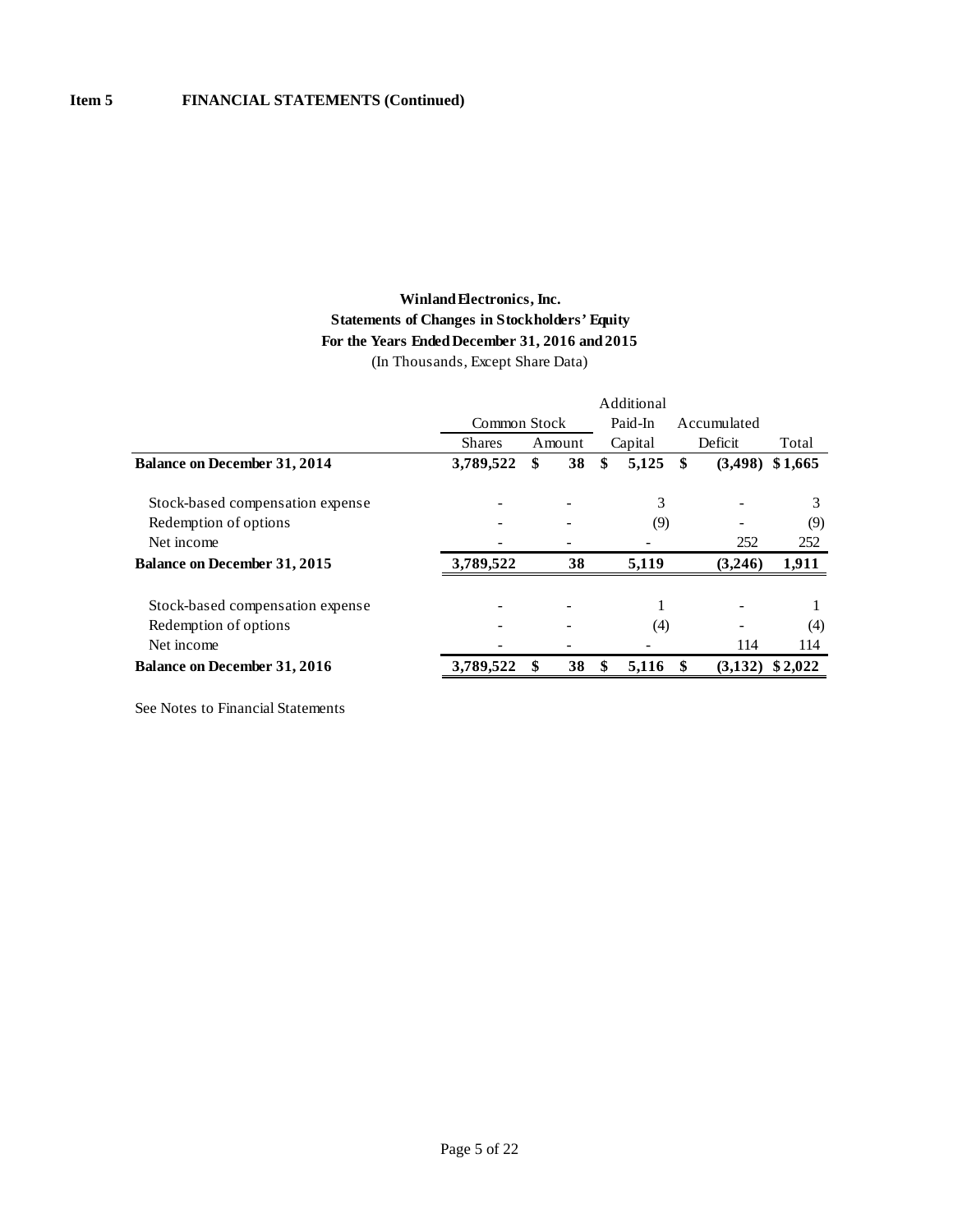# **Winland Electronics, Inc. Statements of Cash Flows** (In Thousands) **For the Years Ended December 31, 2016 and 2015**

|                                                       | 2016 |       | 2015 |       |  |
|-------------------------------------------------------|------|-------|------|-------|--|
| <b>Cash Flows From Operating Activities</b>           |      |       |      |       |  |
| Net income                                            | \$   | 114   | \$   | 252   |  |
| Adjustments to reconcile net income to net cash       |      |       |      |       |  |
| provided by operating activities:                     |      |       |      |       |  |
| Depreciation                                          |      | 19    |      | 20    |  |
| Stock based compensation                              |      | 12    |      | 30    |  |
| Loss (gain) on investment in equity method investment |      | (21)  |      | 15    |  |
| Increase in allowance for doubtful accounts           |      |       |      | 1     |  |
| Decrease in allowance for obsolete inventory          |      | (3)   |      | (113) |  |
| Changes in assets and liabilities:                    |      |       |      |       |  |
| Accounts receivable                                   |      | 35    |      | 75    |  |
| Inventories                                           |      | 332   |      | (163) |  |
| Prepaid expenses and other assets                     |      | (16)  |      | (1)   |  |
| Accounts payable                                      |      | (273) |      | 270   |  |
| Unearned revenue                                      |      | 27    |      |       |  |
| Accrued liabilities                                   |      | 6     |      | (19)  |  |
| Net cash provided by operating activities             |      | 232   |      | 367   |  |
| <b>Cash Flows From Investing Activities</b>           |      |       |      |       |  |
| Purchases of property and equipment                   |      | (9)   |      | (8)   |  |
| Investment in equity method subsidiary                |      |       |      | (200) |  |
| Net cash used in investing activities                 |      | (9)   |      | (208) |  |
| <b>Cash Flows From Financing Activities</b>           |      |       |      |       |  |
| Cash paid for redemption of stock options             |      | (16)  |      | (36)  |  |
| Net cash used in financing activities                 |      | (16)  |      | (36)  |  |
| Net increase in cash and cash equivalents             |      | 207   |      | 123   |  |
| Cash and cash equivalents                             |      |       |      |       |  |
| Beginning of year                                     |      | 1,242 |      | 1,119 |  |
| End of year                                           | \$   | 1,449 | \$   | 1,242 |  |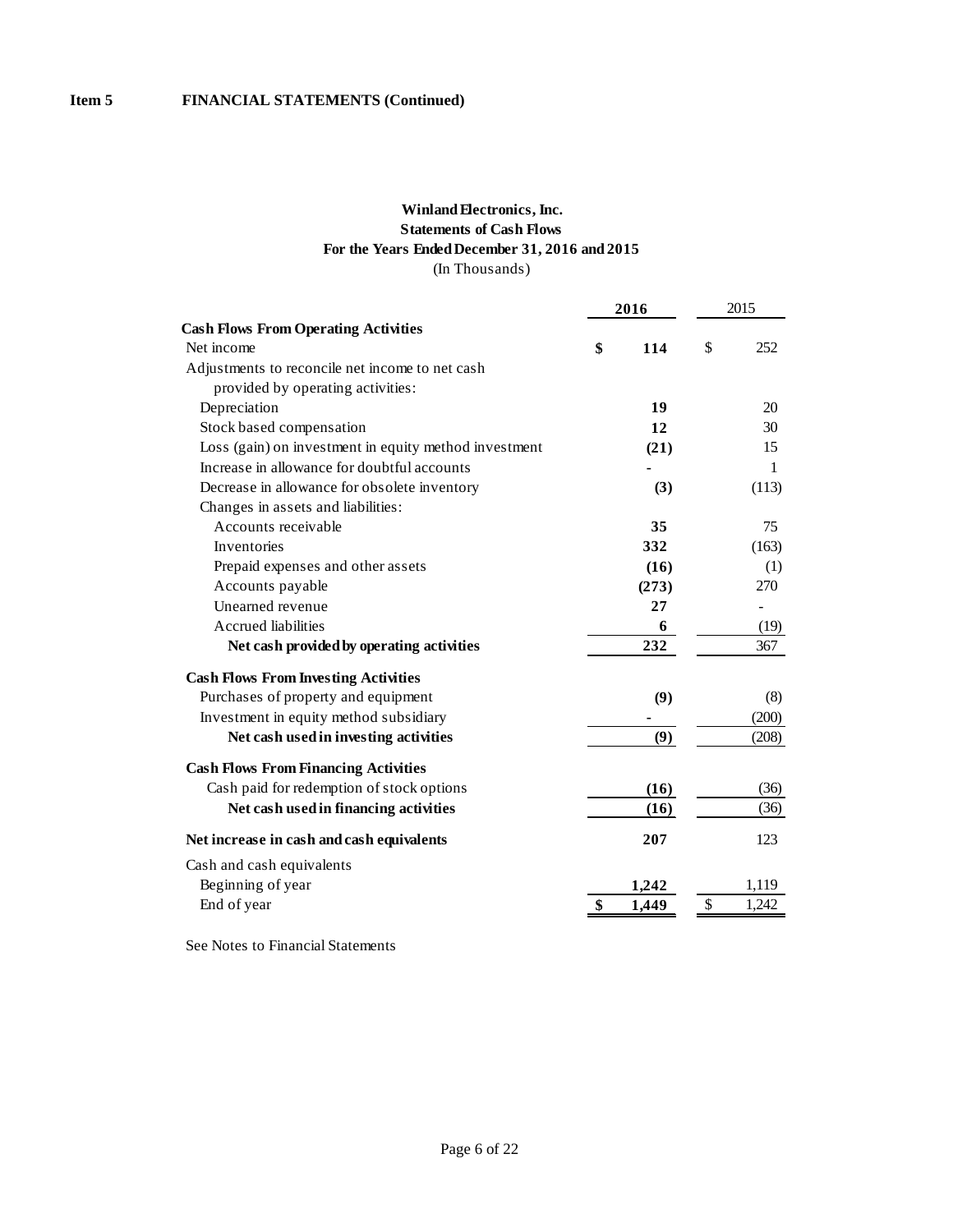## **Note 1. Nature of Business and Significant Accounting Policies**

**Nature of business:** Winland Electronics, Inc. ("Winland" or the "Company") markets and sells its line of proprietary critical condition monitoring hardware and subscription service products primarily through an established network of distributors, dealers, security installers and integrators. In most cases, the hardware products are manufactured to protect against loss of assets due to damage from water, excess humidity, extremes of temperature and loss of power. The Company also offers a critical-environment monitoring solution that is an automated, cloud-based platform providing early alerting, reporting and logging, that ensures regulatory compliance. Winland branded and trademarked hardware products accounted for 97% and 100% of the Company's revenue in 2016 and 2015, respectively. The Company's critical-environment monitoring solution product accounted for 3% of the Company's revenue in 2016.

The footnotes related to dollars are in thousands unless noted.

A summary of Winland's significant accounting policies follows:

**Use of estimates:** The preparation of financial statements in conformity with accounting principles generally accepted in the United States requires management to make estimates and assumptions that affect the reported amounts of assets and liabilities and related disclosure of contingent assets and liabilities at the date of the financial statements and the reported amounts of revenues and expenses during the reporting period. Significant estimates include allowances for obsolete inventories, rework and warranties, valuation of long-lived assets and doubtful accounts. Winland cannot assure that actual results will not differ from those estimates.

**Revenue Recognition:** The Company recognizes revenue from both hardware and subscription services. In 2016, the Company began recognizing subscription service revenue derived from agreements Winland has entered into with resellers and direct endusers to provide remote monitoring, alerting and reporting services.

Hardware revenue is recognized from the sale of products and out of warranty repairs when the product is delivered to a common carrier for shipment and title transfers. Winland does not generally accept returns but does provide a limited warranty as outlined below under Allowance for Rework and Warranty Costs. Sales and use taxes are reported on a net basis, excluding them from sales and cost of sales.

Shipping and handling charges billed to customers are included in net sales, and shipping and handling costs incurred by the Company are included in cost of sales.

Subscription service revenue is recognized over the term of the contract, which is generally one year of service.

**Cash and cash equivalents:** Cash and cash equivalents include money market mutual funds and other highly liquid investments defined as maturities of three months or less from date of purchase. Winland maintains its cash in bank deposit accounts which, at times, may exceed federally insured limits. Winland has not experienced any losses in such accounts.

**Allowance for Doubtful Accounts:** The Company generally requires no collateral from its customer with respect to trade accounts receivable. Invoices are generally due 30 days after presentation. Accounts receivable over 30 days are considered past due. No interest is charged on past due accounts. Winland evaluates its allowance for uncollectible accounts on a quarterly basis and reviews any significant customers with delinquent balances to determine future collectability. Winland bases its determinations on legal issues, past history, current financial and credit agency reports, and experience. Winland reserves for accounts deemed to be uncollectible in the year in which the determination is made. Management believes these values are estimates and may differ from actual results. Winland believes that, based on past history and credit policies, the net accounts receivable are of good quality. The Company writes off accounts receivable when they are deemed uncollectible and records recoveries of trade receivables previously written off when collected. The allowance for doubtful accounts was \$8 as of both December 31, 2016 and 2015.

**Inventory Valuation:** Raw component and finished goods inventories are stated at the lower of cost, using the first-in, first-out (FIFO) method, or market value. Winland estimates excess, slow moving and obsolete reserves for inventory on a quarterly basis based upon order demand and production requirements for its major customers and annual reviews for other customers. Management's estimated reserve for slow moving and obsolete finished goods inventories was \$125 and \$128 as of December 31, 2016 and 2015, respectively.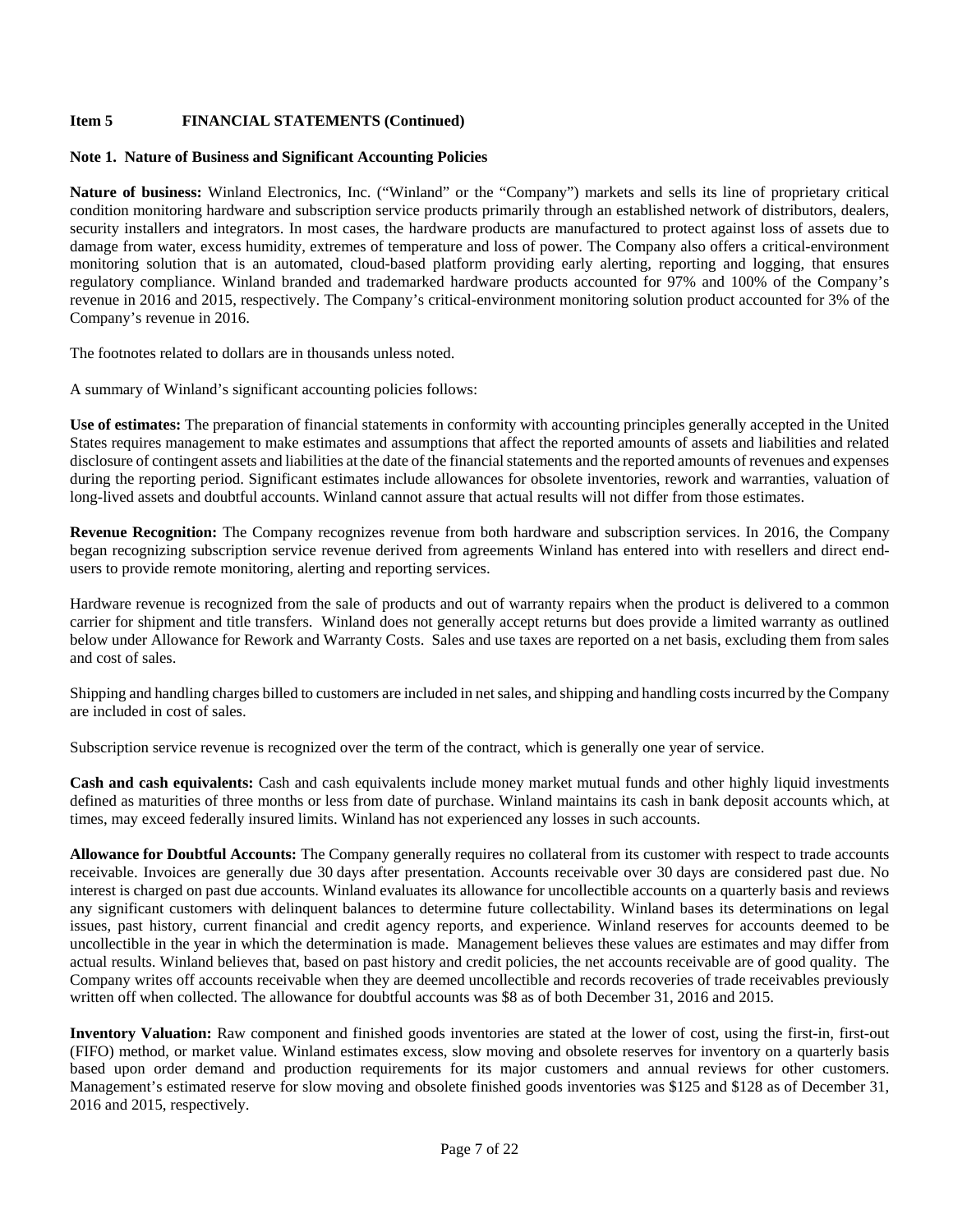## **Note 1. Nature of Business and Significant Accounting Policies (Continued)**

**Depreciation:** Depreciation is computed using the straight-line method based on the estimated useful lives of the various assets, as follows:

|                                | Years   |
|--------------------------------|---------|
| Machinery and equipment        | $5 - 7$ |
| Data processing equipment      | $3 - 7$ |
| Office furniture and equipment | $3 - 7$ |

**Equity Method Investment**: Winland accounts for its equity method investment using the equity method of accounting in accordance with Account Standard Codification (ASC) 323, Investments – Equity Method and Joint Ventures ("ASC 323"). The equity method of accounting requires the investment to be initially recorded at cost and subsequently adjusted for the Company share of equity in the affiliates' earnings and distributions. The Company evaluates the carrying amount of the investments for impairment in accordance with ASC 323. Equity method investment is reviewed for potential impairment if the carrying amount of the investment exceeds its fair value. An impairment charge is recorded when an impairment is deemed to be other-than-temporary. To determine whether impairment is other-than-temporary, Winland considers whether the Company has the ability and intent to hold the investment until the carrying amount is fully recovered. The evaluation of an investment in an affiliate for potential impairment can require the Company management to exercise significant judgments. No impairment losses were recorded related to the equity method investment as of December 31, 2016 and 2015, respectively.

**Long-lived assets:** Considerable management judgment is necessary in estimating future cash flows and other factors affecting the valuation of long-lived assets including the operating and macroeconomic factors that may affect them. The Company uses historical financial information, internal plans and projections, and industry information in making such estimates. While the Company currently believes the expected cash flows from these long-lived assets exceeds the carrying amount, materially different assumptions regarding future performance and discount rates could result in future impairment losses. Such impairment would adversely affect earnings. No impairment losses were recognized in 2016 or 2015.

**Allowance for Rework and Warranty Costs:** Winland provides a limited warranty for its products for a period of one year, which requires Winland to repair or replace defective product at no cost to the customer or refund the purchase price. Reserves are established based on historical experience and analysis for specific known and potential warranty issues. The reserve reflecting historical experience and potential warranty issues is determined based on experience factors including rate of return by item, average weeks outstanding from production to return, average cost of repair and relation of repair cost to original sales price. Any specific known warranty issues are considered individually. These are analyzed to determine the probability and the amount of financial exposure, and a specific reserve is established. The allowance for rework and warranty costs was \$15 as of both December 31, 2016 and 2015. The product warranty liability reflects management's best estimate of probable liability under Winland's product warranties and may differ from actual results.

**Income taxes:** Income taxes are accounted for in accordance with Financial Accounting Standards Board (FASB) ASC Topic 740 Income Taxes. Deferred tax assets and liabilities are recognized for the future tax consequences attributable to the differences between the financial statement carrying amounts of existing assets and liabilities and their respective tax bases and operating loss and tax credit carry forwards. Deferred tax assets and liabilities are measured using enacted rates expected to apply to taxable income in the years in which those temporary differences are expected to be recovered or settled. The effect on deferred tax assets and liabilities of a change in tax rates is recognized in income in the period that includes the enactment date.

In assessing the realizability of deferred income tax assets, Winland considers whether it is "more likely than not," according to the criteria, that some portion or all of the deferred income tax assets will be realized. The ultimate realization of deferred income tax assets is dependent upon the generation of future taxable income during the periods in which those temporary differences become deductible.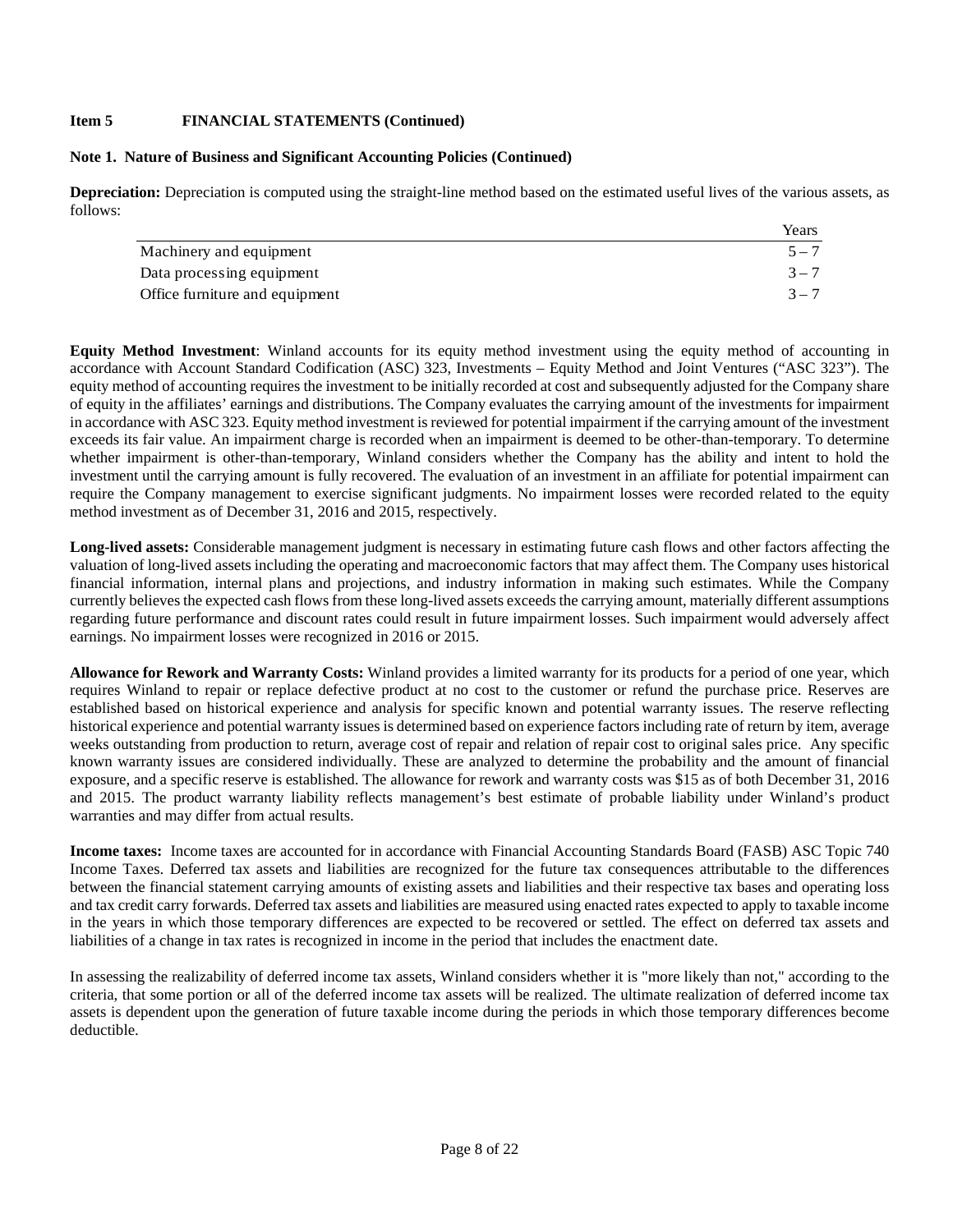## **Note 1. Nature of Business and Significant Accounting Policies (Continued)**

In accordance with FASB ASC 740-10-25-5, Winland recognizes the financial statement benefit of a tax position only after determining that the relevant tax authority would more likely than not sustain the position following an audit. For tax positions meeting the more likely than not threshold, the amount recognized in the financial statements is the largest benefit that has a greater than 50% likelihood of being realized upon ultimate settlement with the relevant tax authority.

**Fair value of financial instruments:** The carrying values of cash and cash equivalents, accounts receivable and accounts payable approximate their fair value due to the short-term nature of these instruments.

**Income per common share:** Basic income per common share is computed by dividing the net income by the weighted-average number of common shares outstanding during the period. Diluted income per common share is computed by dividing the net income by the weighted-average number of common shares outstanding during the period, including potentially dilutive shares such as the options and warrants to purchase shares of common stock at various amounts per share (see Note 4).

For the year ended December 31, 2016, the basic income per share was \$0.03 based on 3,789,522 shares outstanding. The diluted income per share was \$0.03 for the year ended December 31, 2016 based on 3,901,094 shares outstanding, including 111,572 of dilutive options outstanding. No warrant shares were outstanding at December 31, 2016.

For the year ended December 31, 2015, the basic income per share was \$0.07 based on 3,789,522 shares outstanding. The diluted income per share was \$0.06 for the year ended December 31, 2015 based on 3,895,685 shares outstanding, including 106,163 of dilutive option and warrant shares outstanding.

**Employee stock based compensation plans:** At December 31, 2016, Winland had stock-based compensation plans, which are described more fully in Note 4. Winland accounts for these plans under FASB ASC Topic 718, Stock Compensation.

**Advertising expense:** Advertising is expensed as incurred and was \$35 and \$13 for the years ended December 31, 2016 and 2015, respectively.

**Research and Development Expense:** The Company expenses research and development costs as incurred. Research and development expenses of \$23 and \$46 were charged to operations during the years ended December 31, 2016 and 2015, respectively.

**Recent Accounting Pronouncements:** During February 2016, the Financial Accounting Standards Board (FASB) issued Accounting Standards Update (ASU) No. 2016-02, Leases (Topic 842). The amendments in this ASU revise the accounting related to lessee accounting. Under the new guidance, lessees will be required to recognize a lease liability and a right-of-use asset for all leases. The new lease guidance also simplified the accounting for sale and leaseback transactions primarily because lessees must recognize lease assets and lease liabilities. The amendments in this ASU are effective for the Company beginning on January 1, 2020 and should be applied through a modified retrospective transition approach for leases existing at, or entered into after, the beginning of the earliest comparative period presented in the financial statements. Early adoption is permitted. The Company is currently assessing the effect that ASU No. 2016-02 will have on its results of operations, financial position, and cash flows.

During May 2014, the FASB issued ASU No. 2014-09, "Revenue from Contracts with Customers." ASU No. 2014-09 establishes principles for recognizing revenue upon the transfer of promised goods or services to customers, in an amount that reflects the expected consideration received in exchange for those goods or services. During August 2015, the FASB issued ASU No. 2015-14, which defers the effective date of ASU No. 2014-09. ASU No. 2014-09 is effective for fiscal years beginning after December 15, 2018, and interim periods within annual periods beginning after December 15, 2019. The Company may elect to apply the guidance earlier, but no earlier than fiscal years beginning after December 15, 2016. The amendments may be applied retrospectively to each prior period presented or retrospectively with the cumulative effect recognized as of the date of initial application. The Company is currently assessing the effect that ASU Nos. 2014-09 and 2015-14 will have on its results of operations, financial position and cash flows.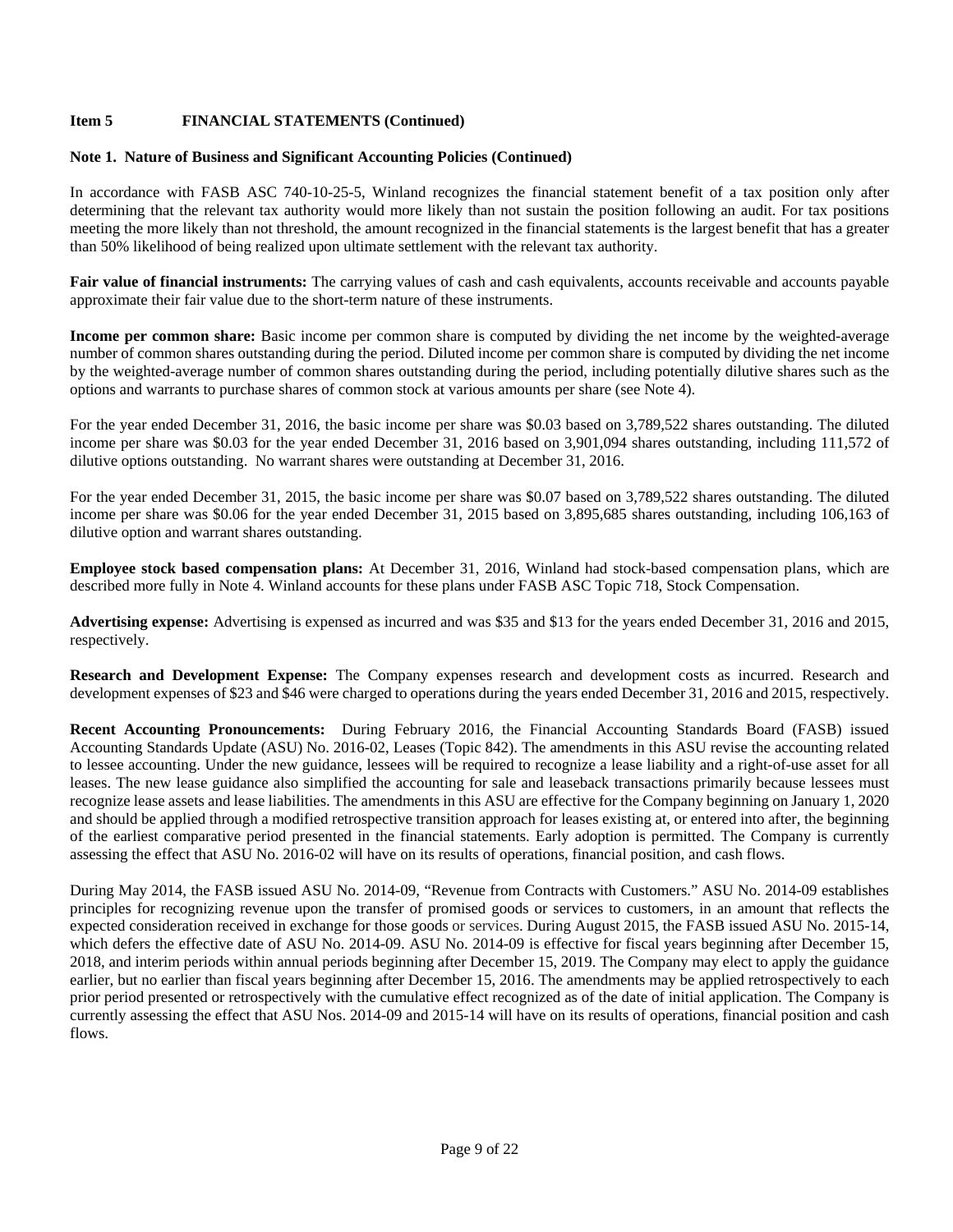## **Note 1. Nature of Business and Significant Accounting Policies (Continued)**

During July 2015, the FASB issued ASU No. 2015-11, "Simplifying the Measurement of Inventory." ASU No. 2015-11 requires entities to measure inventory, other than inventory measured using last-in, last-out or the retail inventory method, at the lower of cost and net realizable value. Net realizable value is the estimated selling prices in the ordinary course of business, less reasonable predictable costs of completion, disposal, and transportation. ASU No. 2015-11 is effective for annual periods beginning after December 15, 2016, and interim periods within fiscal years beginning after December 15, 2017. Early adoption is permitted. The Company is currently assessing the effect that ASU No. 2015-11 will have on its results of operations, financial position and cash flows.

During November 2015, the FASB issued ASU No. 2015-17, "Balance Sheet Classification of Deferred Taxes." ASU No. 2015-17 requires deferred tax assets and liabilities to be classified as noncurrent in a classified balance sheet. ASU No. 2015-17 is effective for annual periods beginning after December 15, 2017, and interim periods within fiscal years beginning after December 15, 2018. Early adoption is permitted. The Company is currently assessing the effect that ASU No. 2015-17 will have on its results of operations, financial position and cash flows.

In March 2016, the FASB issued ASU No. 2016-09, *Compensation – Stock Compensation* (Topic 718): *Improvements to Employee Share-Based Payment Accounting* ("ASU 2016-09"), which simplifies several aspects of the accounting for employee share-based payment transactions, including income taxes consequences, classification of awards as either equity or liabilities, and classification in the statement of cash flows. ASU 2016-09 is effective for annual reporting periods beginning after December 15, 2017, and interim periods within annual periods beginning after December 15, 2018. The Company is currently assessing the effect that ASU No. 2016- 09 will have on its results of operations, financial position and cash flows.

**Subsequent events:** The Company has evaluated subsequent events through March 22, 2017, the date the financial statements were issued for events requiring adjustment to or disclosure in the financial statements.

## **Note 2. Major Customers**

The Company has two customers that accounted for 10 percent (10%) or more of net sales for the years ended December 31, 2016 and 2015 as follows:

|                   | For the Twelve Months Ended December 31, |      |
|-------------------|------------------------------------------|------|
| Sales percentage: | 2016                                     | 2015 |
| Customer A        | 47%                                      | 51%  |
| Customer B        | 13%                                      | 13%  |

The Company had net receivables (as a percentage of total receivables) from the above customers as follows:

|                                 | As of December 31, |      |
|---------------------------------|--------------------|------|
| Accounts receivable percentage: | 2016               | 2015 |
| Customer A                      | 43%                | 45%  |
| Customer B                      | 28%                | 21%  |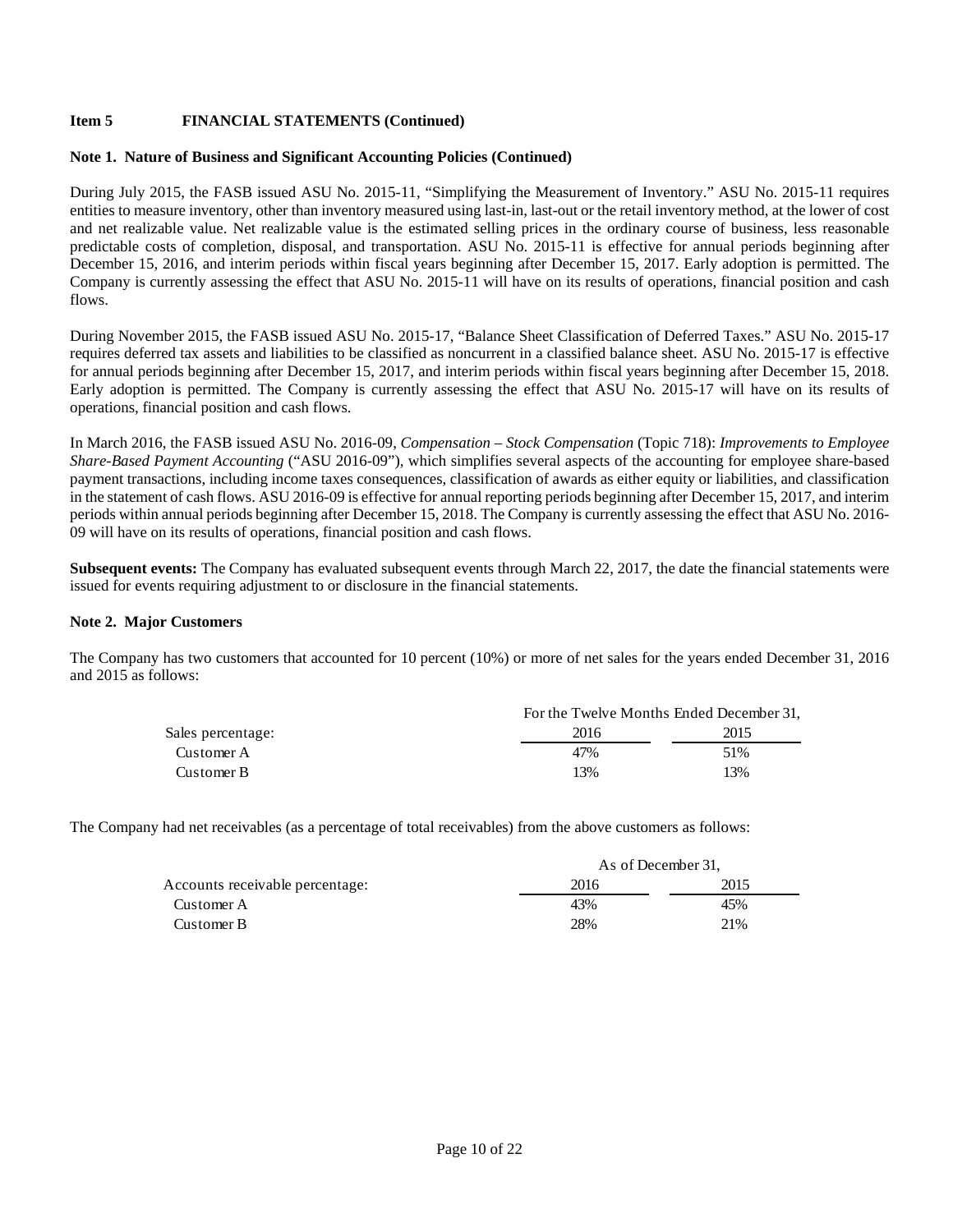## **Note 3. Inventories**

The components of inventories were as follows net of reserves:

|                | December 31, 2016<br>December 31, 2015 |  |  |  |
|----------------|----------------------------------------|--|--|--|
| Raw materials  | 38                                     |  |  |  |
| Finished goods | 173<br>47U                             |  |  |  |
|                | 540                                    |  |  |  |
|                |                                        |  |  |  |

As of December 31, 2016 and December 31, 2015, \$25 and \$91, respectively, represents long-term inventories, net that the Company does not expect to sell within the next twelve months and does not consider these items excess or obsolete.

## **Note 4. Stock-Based Awards**

**Warrants:** The Company had warrants outstanding to purchase 2,500 shares of common stock at a weighted average exercise price of \$4.01 per share. These warrants were granted prior to 2007 and expired on February 16, 2016.

**Stock option plans:** As of December 31, 2016, Winland had one equity-based compensation plan, the 2013 Equity Incentive Plan, from which stock-based compensation awards can be granted to eligible employees, officers or directors. Previous to this plan, stockbased compensation awards were granted from the 2008 and 2005 Equity Incentive Plans. The plans are as follows:

2013 Equity Incentive Plan – This plan provides awards in the form of incentive stock options, nonqualified stock options, and restricted stock. Currently, this is the only plan under which awards are authorized for grant. As approved by the shareholders in May 2013, up to 350,000 shares are authorized for issuance under the plan. As of December 31, 2016, there were no awards under this plan. For any awards to be made under the plan, the exercise price is equal to the fair market value of Winland's common stock at the date of grant. Options generally vest over five years and have a contractual life up to ten years. Option awards provide for accelerated vesting if substantially all of Winland's assets are transferred through an acquisition, merger, reorganization or other similar change of control transaction. The Company issues new shares upon the exercise of options.

2008 Equity Incentive Plan – This plan provided grants in the form of incentive stock options, nonqualified stock options, and restricted stock. This plan was terminated as to future grants in May 2013. As of December 31, 2016, there were 165,500 options outstanding under this plan of which 153,000 are vested.

2005 Equity Incentive Plan – This plan provided grants in the form of incentive stock options, nonqualified stock options, and restricted stock. This plan was terminated as to future grants in May 2008. As of December 31, 2016, there were 5,500 options outstanding under this plan of which 5,500 are vested.

Winland uses the Black-Scholes option pricing model to estimate the fair value of stock-based awards. Winland calculates the expected life of awards using historical data to estimate option exercises and employee terminations. Expected volatility is based on daily historical fluctuations of Winland's common stock using the closing market value for the number of days of the expected term immediately preceding the grant. The risk-free interest rate is based on the U.S. Treasury yield curve in effect at the time of the grant for a bond with a similar term. The dividend yield is based on the expectation that Winland will not pay dividends.

Winland receives a tax deduction for certain stock option exercises and disqualifying stock dispositions during the period the options are exercised or the stock is sold, generally for the excess of the price at which the shares are sold over the exercise prices of the options. In accordance with FASB ASC 718-10-50-1, Winland revised its presentation in the Statements of Cash Flows to report any tax benefit from the exercise of stock options as financing cash flows. For the years ended December 31, 2016 and 2015, there were no such stock option exercises and disqualifying stock dispositions. No options were exercised for the years ended December 31, 2016 and 2015.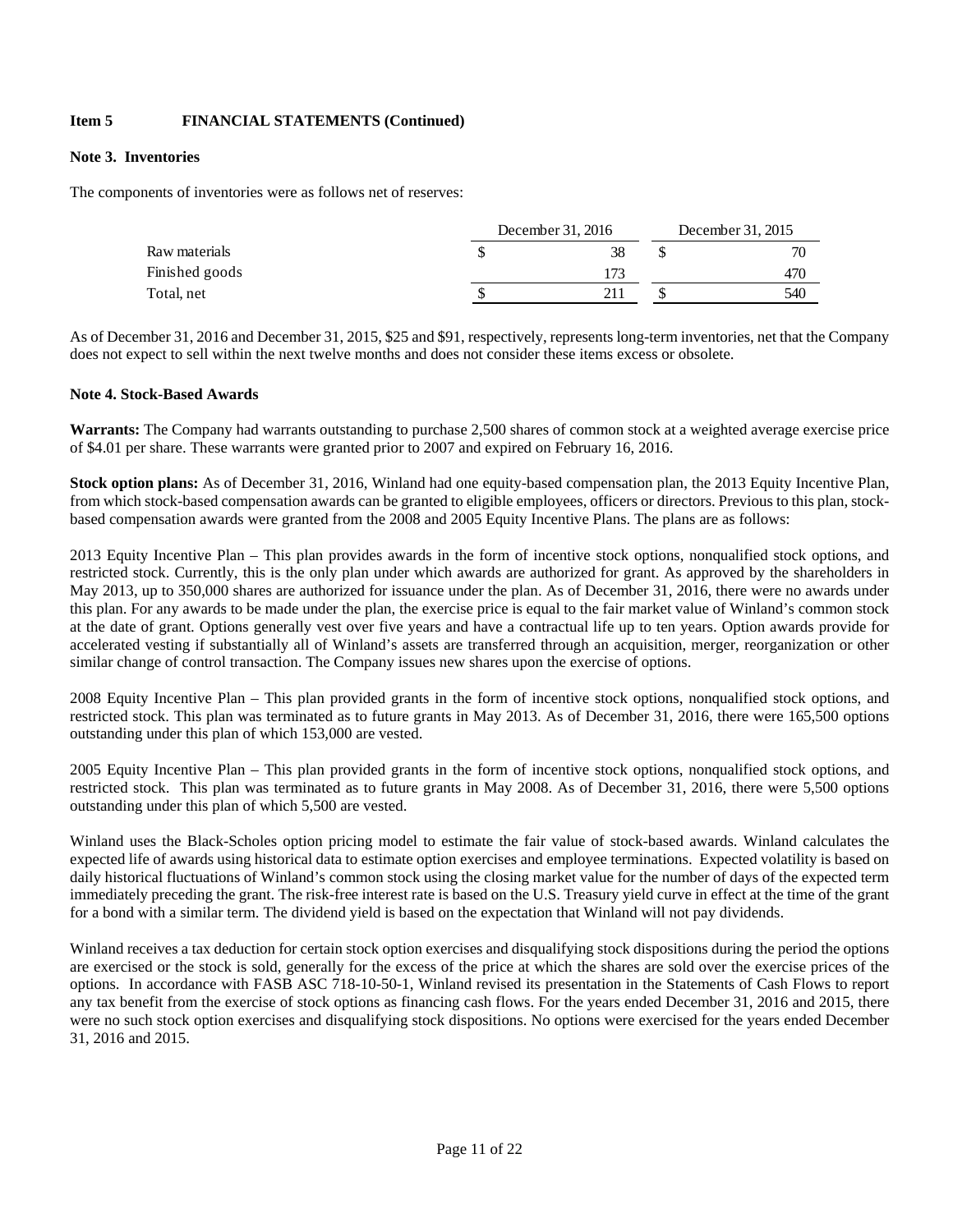## **Note 4. Stock-Based Awards (Continued)**

The Company redeemed 12,500 and 25,000 of outstanding, fully vested options for \$16 and \$36 during the years ended December 31, 2016 and 2015, respectively. The redemption price was calculated as the difference between the current quoted price of the Company's stock at the redemption date and the strike price of the redeemed options. The redemption price exceeded the grant date fair value of the options by \$15 and \$27, which was recorded as stock-based compensation for the years ended December 31, 2016 and 2015, respectively.

The following table represents stock option activity for the years ended December 31, 2016 and 2015:

|                                          | Number of<br><b>Shares</b> | Weighted<br>Average<br>Exercise<br>Price | Weighted<br>Average<br>Remaining<br><b>Contract Life</b> | Aggregate<br>Intrinsic<br>Value |
|------------------------------------------|----------------------------|------------------------------------------|----------------------------------------------------------|---------------------------------|
| Outstanding options at January 1, 2015   | 208,500                    | \$<br>0.73                               |                                                          |                                 |
| Redeemed                                 | (25,000)                   | 0.65                                     |                                                          |                                 |
| Outstanding options at December 31, 2015 | 183,500                    | \$<br>0.74                               | 3.9                                                      | 247                             |
| Exercisable at December 31, 2015         | 158,500                    | \$<br>0.75                               | 3.4                                                      | 211                             |
| Redeemed                                 | (12,500)                   | 0.65                                     |                                                          |                                 |
| Outstanding options at December 31, 2016 | 171,000                    | 0.75                                     | 3.0                                                      | 216                             |
| Exercisable at December 31, 2016         | 158,500                    | 0.75                                     | 2.7                                                      | 199                             |

The aggregate intrinsic value of options outstanding and options exercisable is based upon the Company's closing stock price on the last trading day of the fiscal year for the in-the-money options.

The total fair value of shares vested during the years ended December 31, 2016 and 2015 was \$1 and \$3, respectively.

The following table summarizes information about stock options outstanding at December 31, 2016:

|                        | <b>Options Outstanding</b> |                               |                  |       |               | Options Exercisable |                  |
|------------------------|----------------------------|-------------------------------|------------------|-------|---------------|---------------------|------------------|
|                        |                            | Weighted-Average<br>Weighted- |                  |       |               |                     | Weighted-        |
| Range of               | Number of                  | Remaining Contractual         | Average Exercise |       | Number of     |                     | Average Exercise |
| <b>Exercise Prices</b> | <b>Shares</b>              | Life (Years)                  |                  | Price | <b>Shares</b> |                     | Price            |
| $$0.448 - $0.896$      | 154,500                    | 3.1                           |                  | 0.62  | 142,000       | <sup>\$</sup>       | 0.62             |
| $$0.896 - $1.792$      | 11,000                     | 1.3                           |                  | 1.74  | 11,000        |                     | 1.74             |
| $$1.792 - $2.240$      | 5.500                      | 1.0                           |                  | 2.23  | 5.500         |                     | 2.23             |
|                        | 171,000                    | 3.0                           |                  | 0.75  | 158,500       |                     | 0.75             |

At December 31, 2016, there was no unrecognized compensation cost, adjusted for estimated forfeitures, related to share-based payments.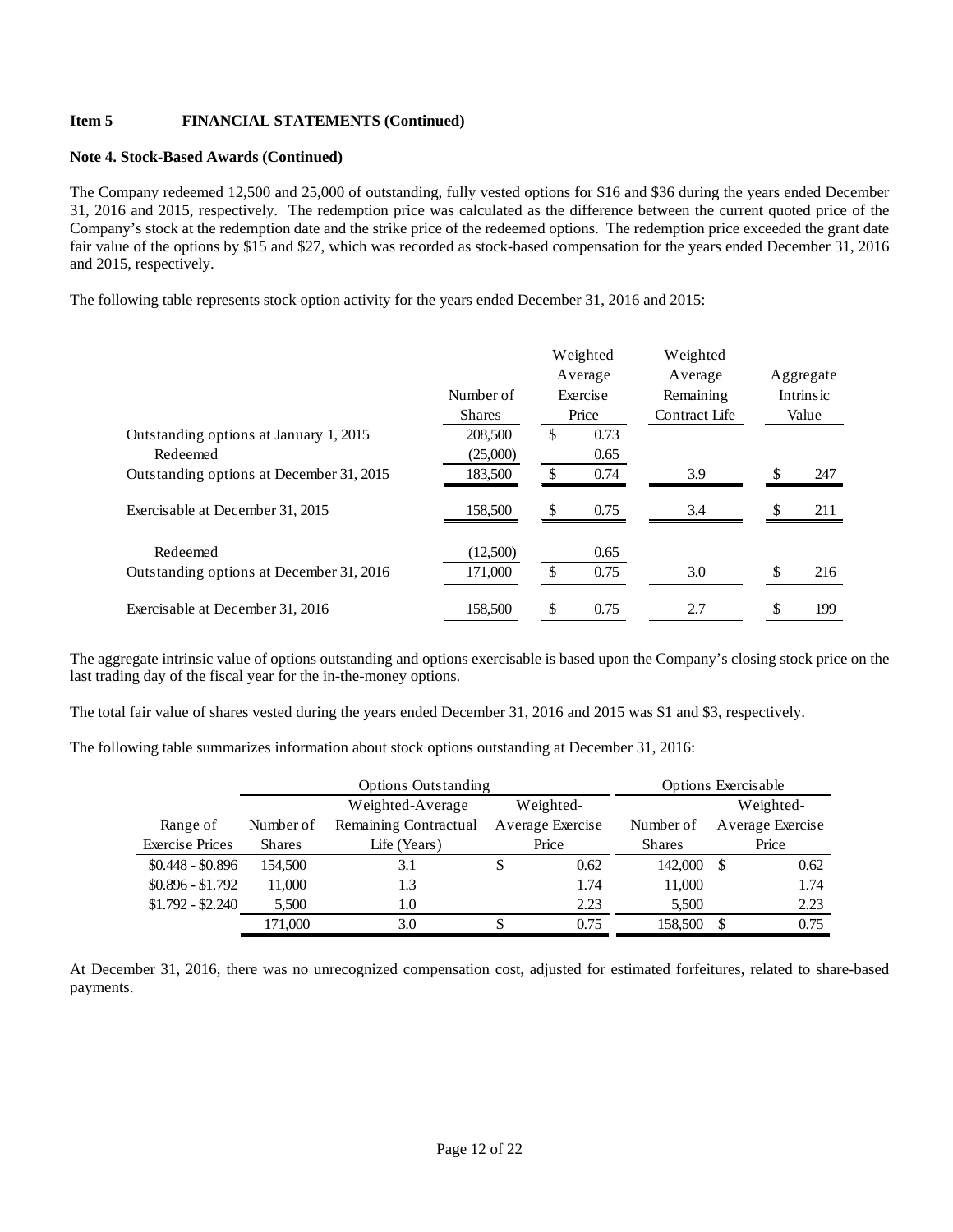# **Note 5. Income Taxes**

The statutory income tax rate reconciliation for continuing operations to the effective rate is as follows:

|                                        | December 31.            |            |  |  |
|----------------------------------------|-------------------------|------------|--|--|
|                                        | 2016                    | 2015       |  |  |
| Statutory U.S. income tax rate         | 34 %                    | $\%$<br>34 |  |  |
| State taxes, net of federal tax effect |                         |            |  |  |
| Change in valuation allowance          | (34)                    | 34)        |  |  |
| Other, including permanent differences | (1)                     | -          |  |  |
| Effective income tax benefit rate      | $\frac{0}{0}$<br>$\sim$ |            |  |  |

Deferred tax assets (liabilities) consist of the following components as of:

|                                 | December 31 |           |         |
|---------------------------------|-------------|-----------|---------|
|                                 |             | 2016      | 2015    |
| Deferred tax assets:            |             |           |         |
| Inventory                       | \$          | 43<br>-\$ | 45      |
| Allowance for doubtful accounts |             | 3         | 3       |
| Non-qualified stock options     |             | 44        | 54      |
| Accrued expenses                |             | 9         | 8       |
| Research credit carryover       |             | 8         | 8       |
| Net operating loss carryforward |             | 2,480     | 2,503   |
| Valuation allowance             |             | (2,516)   | (2,551) |
|                                 |             | 71        | 70      |
| Deferred tax liabilities:       |             |           |         |
| Property and equipment          |             | (12)      | (15)    |
| Prepaid expenses                |             | (11)      | (7)     |
| Investment                      |             | (48)      | (48)    |
|                                 |             | (71)      | (70)    |
| Net deferred tax assets         |             | \$        |         |

Income taxes are accounted for under the asset and liability method. Deferred tax assets and liabilities are measured using enacted tax rates expected to apply to taxable income in the years in which those temporary differences are expected to be recovered or settled. The Company records a tax valuation allowance when it is more likely than not that it will not be able to recover the value of its deferred tax assets. The tax effect of the Company's valuation allowance for deferred tax assets is included in the annual effective tax rate. The net change in the total valuation allowance for the years ended December 31, 2016 and 2015 was a (decrease) of (\$35) and (\$91), respectively. The full valuation allowance for deferred tax assets as of December 31, 2016 and 2015 was \$2,516 and \$2,551, respectively.

The Company calculates its income tax expense by estimating the annual effective tax rate and applying that rate to the year-to-date ordinary income (loss) at the end of the period. As of December 31, 2016 and 2015, the Company calculated its estimated annualized effective tax rate at 0% and 0%, respectively as the Company provided a full valuation allowance on deferred tax assets. The Company had no income tax expense on its \$114 pre-tax income for the year ended December 31, 2016. The Company had (\$1) income tax benefit on its \$251 pre-tax income for the year ended December 31, 2015.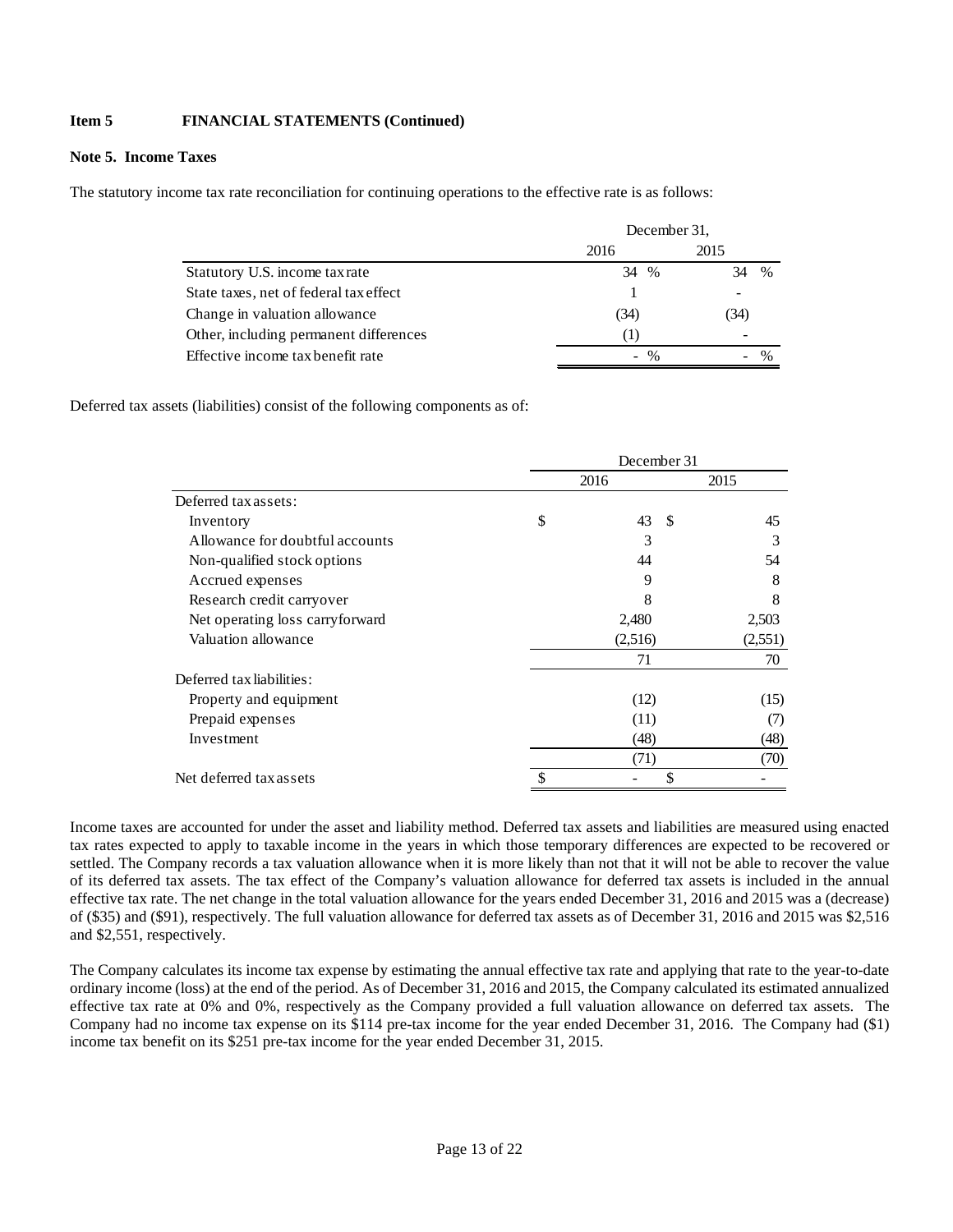# **Note 5. Income Taxes (Continued)**

The Company recognizes the financial statement benefit of a tax position only after determining that the relevant tax authority would more likely than not sustain the position following an audit. For tax positions meeting the more-likely-than-not threshold, the amount recognized in the financial statements is the largest benefit that has a greater than 50% likelihood of being realized upon ultimate settlement with the relevant tax authority.

The years 2013 through 2016 remain open for examination by the IRS and other state agencies.

The Company recognizes interest accrued on uncertain tax positions as well as interest received from favorable tax settlements within interest expense. The Company recognizes penalties accrued on unrecognized tax benefits within general and administrative expenses. As of December 31, 2016 and 2015, the Company recognized no interest or penalties related to uncertain tax positions.

At December 31, 2016, the Company had net operating loss carryforwards of \$6,423 for federal purposes and \$4,583 for state income tax purposes that are available to offset future taxable income and begin to expire in the year 2031 and 2023, respectively. At December 31, 2016, the Company had Minnesota research and development tax credit carryforwards of \$12, which begin to expire in the year 2023.

The Company's ability to utilize its net operating losses ("NOLs") to reduce taxable income in future years may be limited for various reasons, including if projected future taxable income is insufficient to recognize the full benefit of such NOLs prior to their expiration. Additionally, the ability to fully utilize these tax assets could also be adversely affected if the Company is deemed to have had an "ownership change" within the meaning of Section 382 of the Internal Revenue Code of 1986, as amended (the "Code"). An ownership change is generally defined as a greater than 50% increase in equity ownership by "5-percent shareholders" (as that term is defined for purposes of Section 382 of the Code) in any three year testing period. See Note 6 which more fully describes the Section 382 Rights Agreement approved by the Company.

The Company does not anticipate any significant changes to the total amounts of unrecognized tax benefits in the next twelve months.

## **Note 6. Shareholder Rights Plan**

The Company entered into a Section 382 Rights Agreement with its transfer agent Computershare Limited, dated as of February 27, 2014 (the "382 Rights Agreement"). The purpose of the 382 Rights Agreement is to help protect the Company's net operating loss tax asset by deterring certain acquisitions of Company stock by persons or groups beneficially owning 5% or more of the Company's outstanding stock, which could have the effect of limiting the Company's ability to use its built in losses and any resulting net loss carry forwards to reduce potential future federal income tax obligations. The Company's ability to use its net loss carry forwards in the future may be significantly limited if it experiences an "ownership change" for U.S. federal income tax purposes. In general, an ownership change will occur when the percentage of the Company's ownership (by value) of one or more "5 percent shareholders" (as defined in the Internal Revenue Code of 1986, as amended) has increased by more than 50 percent over the lowest percentage owned by such shareholders at any time during the prior three years (calculated on a rolling basis).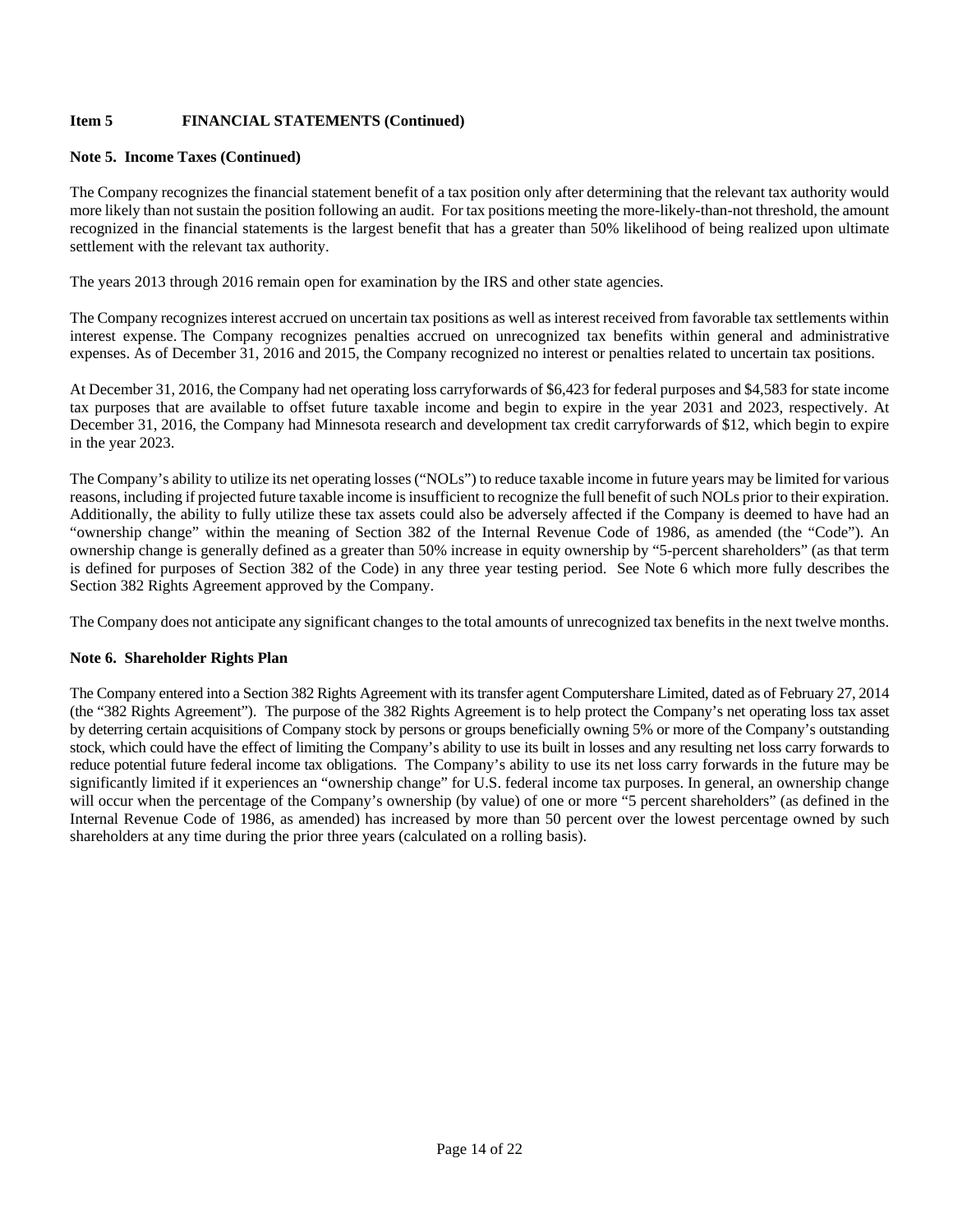## **Note 6. Shareholder Rights Plan (Continued)**

Under the 382 Rights Agreement, from and after the record date of March 10, 2014 (the "Record Date"), each share of Company Common Stock will carry with it one preferred share purchase right (a "Right"). In connection with adoption of the Section 382 Rights Agreement, the Board declared a dividend distribution of the Rights to shareholders of record on the Record Date. Each Right will allow its holder to purchase from the Company one one-thousandth of a share of Series B Junior Participating Preferred Stock for \$14.00 (the "Exercise Price"). The Rights will not be exercisable until 10 days after the public announcement that a person or group has become an "Acquiring Person" by obtaining beneficial ownership of 4.99% or more of the Company's outstanding Common Stock, or by the future acquisition of any shares of Company common stock by any person or group who held 4.99% or more of the Company's outstanding common stock as of the date the 382 Rights Agreement was adopted. If a person or group becomes an Acquiring Person, all holders of Rights except the Acquiring Person may, for payment of the Exercise Price, purchase shares of Common Stock with a market value of twice the Exercise Price, based on the market price of the Common Stock as of the acquisition that resulted in such person or group becoming an Acquiring Person. Prior to exercise, the Right does not give its holder any dividend, voting, or liquidation rights. The Rights will expire on March 10, 2019 and are redeemable by the Board for \$0.000001 per Right at any time prior to a person or group becoming an Acquiring Person.

The Board has discretion under the 382 Rights Agreement to exempt any person or group from status as an Acquiring Person if the Board determines such person or group's acquisition will not limit the Company's use of its net loss carry forwards. The Company previously had a Shareholder Rights Plan, the rights under which expired on December 9, 2013.

## **Note 7. Commitments and Contingencies**

**Operating leases:** Winland has a month-to-month lease with Nortech Systems Inc. to lease 1,924 square feet of office space at 1950 Excel Drive, Mankato, MN. This office space is used for the Company's operations including customer service, technical support and finance.

Rent expense of \$10 for both of the years ended December 31, 2016 and 2015 is included in general and administrative expenses.

On February 9, 2015, Winland and Nortech Systems Incorporated entered into a Manufacturing Agreement which provides Nortech exclusive rights to manufacture Winland's finished goods requirements relating to specified products at a mutually agreed upon price. The Manufacturing Agreement will expire on December 31, 2017.

## **Note 8. Employee Benefit Plans**

**Health Savings Account:** Winland has a health savings account plan for its employees who meet certain service requirements. The plan provides for Winland to make contributions equal to one-half the deductible limit elected by the employee. The employee may also make contributions equal to one-half the deductible limit elected. Winland makes contributions to the plan on a quarterly basis on the first day of each quarter. The contributions cannot be refunded to Winland if the employee's employment with Winland is terminated voluntarily or involuntarily. Winland contributed approximately \$12 and \$7 to the plan for the years ended December 31, 2016 and 2015, respectively.

#### **Note 9. Severance Expense**

As part of the Company's employment agreement with its President and Chief Financial Officer, if such executive officer is terminated without cause, severance payments may be due to such executive officer.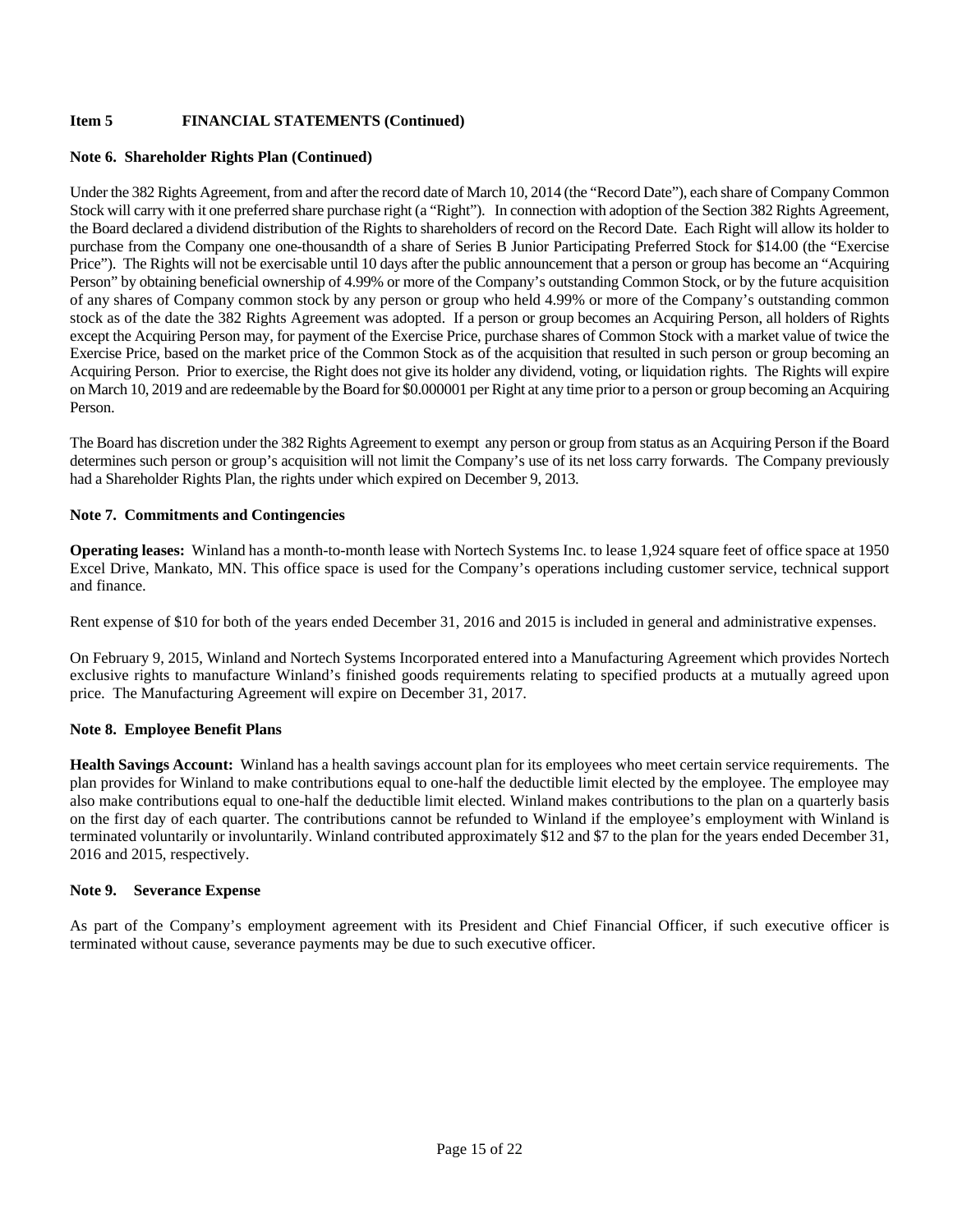## **Note 10. Equity Method Investment**

On July 10, 2015, the Company completed an investment of \$200 in Northumberland IX LLC ("Northumberland"), a related party through common ownership and an entity formed with another third party to invest a total of \$1,200 in EDG-PMA, LLC ("EDG-PMA"), itself an entity formed in cooperation with Exhibits Development Group, LLC ("EDG") to develop, design, construct, market, place, own, and operate a traveling museum exhibition presently known as *The Magical History Tour: A Beatles Memorabilia Exhibition*. Northumberland's investment in EDG-PMA is effectively structured as convertible preferred equity. The convertible preferred equity pays an irregular preferred dividend at a rate of 10% per annum on any outstanding principal balance and is immediately convertible into 30% of EDG-PMA common equity upon repayment of Northumberland's \$1,200 principal amount, the timing of such repayment being dependent on the distributable cash flow of EDG-PMA. Until repayment of Northumberland's \$1,200 principal amount, the convertible preferred equity is entitled to the entirety of EDG-PMA distributable cash flow. Prior to the repayment of principal, the Company's interest in Northumberland is proportionate to its \$200 investment. Following the repayment of principal, the Company's distribution rights in Northumberland shall be 83.33%. The Company has no obligation to provide any further funding to either Northumberland or EDG-PMA.

The Company recognized a gain of \$21 and a loss of (\$15) for the twelve months ended December 31, 2016 and 2015, respectively on the investment in Northumberland which is included in other income (loss) on the statement of operations. A summary of the assets, liabilities, and results of operations of Northumberland for the years ended December 31, 2016 and 2015 is presented below:

|                   | 2016          | 2015           |
|-------------------|---------------|----------------|
| Total assets      | \$1,235       | <u>\$1,109</u> |
| Total liabilities | $\frac{$0}{}$ | <u>\$0</u>     |
| Net gain (loss)   | \$126         | (\$91          |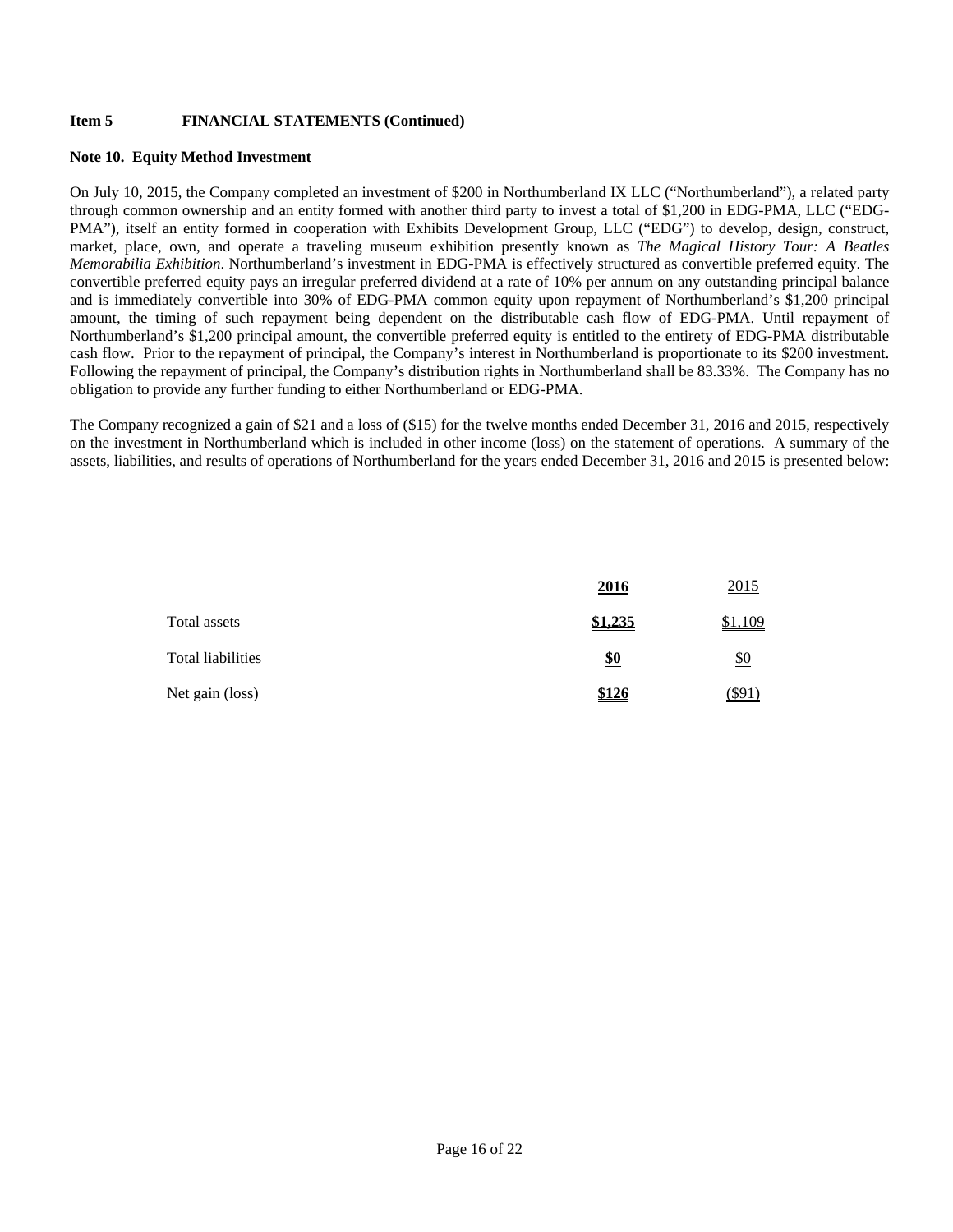## **Note 11. Selected Quarterly Financial Information (Unaudited)**

The following table sets forth a summary of the Company's quarterly financial information for each of the four quarters ended December 31, 2016 and 2015 (in thousands except share and per share data).

|                                                      | <b>Ouarter Ended</b> |    |                 |                |                       |
|------------------------------------------------------|----------------------|----|-----------------|----------------|-----------------------|
|                                                      | March 31             |    | June 30         | September 30   | December 31           |
| 2016                                                 |                      |    |                 |                |                       |
| Net sales                                            | \$<br>943            | \$ | 856             | \$<br>846      | \$<br>917             |
| Cost of sales                                        | 635                  |    | 585             | 576            | 597                   |
| Gross profit                                         | 308                  |    | 271             | 270            | 320                   |
| Operating expenses:                                  |                      |    |                 |                |                       |
| General and administrative                           | 160                  |    | 156             | 150            | 154                   |
| Sales and marketing                                  | 115                  |    | 110             | 87             | 121                   |
| Research and development                             | 9                    |    | 5               | $\overline{2}$ | $\tau$                |
| Total operating expenses                             | 284                  |    | 271             | 239            | 282                   |
| <b>Operating income</b>                              | 24                   |    |                 | 31             | 38                    |
| Other income                                         |                      |    | (2)             | 32             | (9)                   |
| Income (loss) before income taxes                    | 24                   |    | (2)             | 63             | 29                    |
| Income tax expense                                   |                      |    |                 | $\blacksquare$ | ÷,                    |
| Net income (loss)                                    | \$<br>24             | \$ | (2)             | \$<br>63       | \$<br>$\overline{29}$ |
| Net income per common share                          |                      |    |                 |                |                       |
| Basic                                                | \$<br>0.01           | \$ | (0.00)          | \$<br>0.02     | \$<br>0.00            |
| Diluted                                              | \$<br>0.01           | \$ | (0.00)          | \$<br>0.02     | \$<br>0.00            |
| Weighted-average number of common shares outstanding |                      |    |                 |                |                       |
| Basic                                                | 3,789,522            |    | 3,789,522       | 3,789,522      | 3,789,522             |
| Diluted                                              | 3,901,367            |    | 3,904,351       | 3,902,897      | 3,895,555             |
| 2015                                                 |                      |    |                 |                |                       |
| Net sales                                            | \$<br>936            | \$ | 827             | \$<br>992      | \$<br>911             |
| Cost of sales                                        | 570                  |    | 569             | 636            | 651                   |
| Gross profit                                         | 366                  |    | 258             | 356            | 260                   |
| Operating expenses:                                  |                      |    |                 |                |                       |
| General and administrative                           | 120                  |    | 138             | 134            | 181                   |
| Sales and marketing                                  | 86                   |    | 99              | 70             | 100                   |
| Research and development                             | 31                   |    | $\mathfrak{2}$  |                | 13                    |
| Total operating expenses                             | 237                  |    | 239             | 204            | 294                   |
| <b>Operating income (loss)</b>                       | $\overline{129}$     |    | 19              | 152            | (34)                  |
| Other income (loss)                                  |                      |    |                 |                | (15)                  |
| Income (loss) before income taxes                    | 129                  |    | $\overline{19}$ | 152            | (49)                  |
| Income tax expense (benefit)                         |                      |    |                 |                | (1)                   |
| Net income (loss)                                    | \$<br>129            | \$ | $\overline{19}$ | \$<br>152      | \$<br>(48)            |
| Net income per common share                          |                      |    |                 |                |                       |
| Basic                                                | \$<br>0.03           | \$ | 0.01            | \$<br>0.04     | \$<br>(0.01)          |
| Diluted                                              | \$<br>0.03           | \$ | 0.01            | \$<br>0.04     | \$<br>(0.02)          |
| Weighted-average number of common shares outstanding |                      |    |                 |                |                       |
| Basic                                                | 3,789,522            |    | 3,789,522       | 3,789,522      | 3,789,522             |
| Diluted                                              | 3,856,762            |    | 3,884,703       | 3,907,913      | 3,911,034             |
|                                                      |                      |    |                 |                |                       |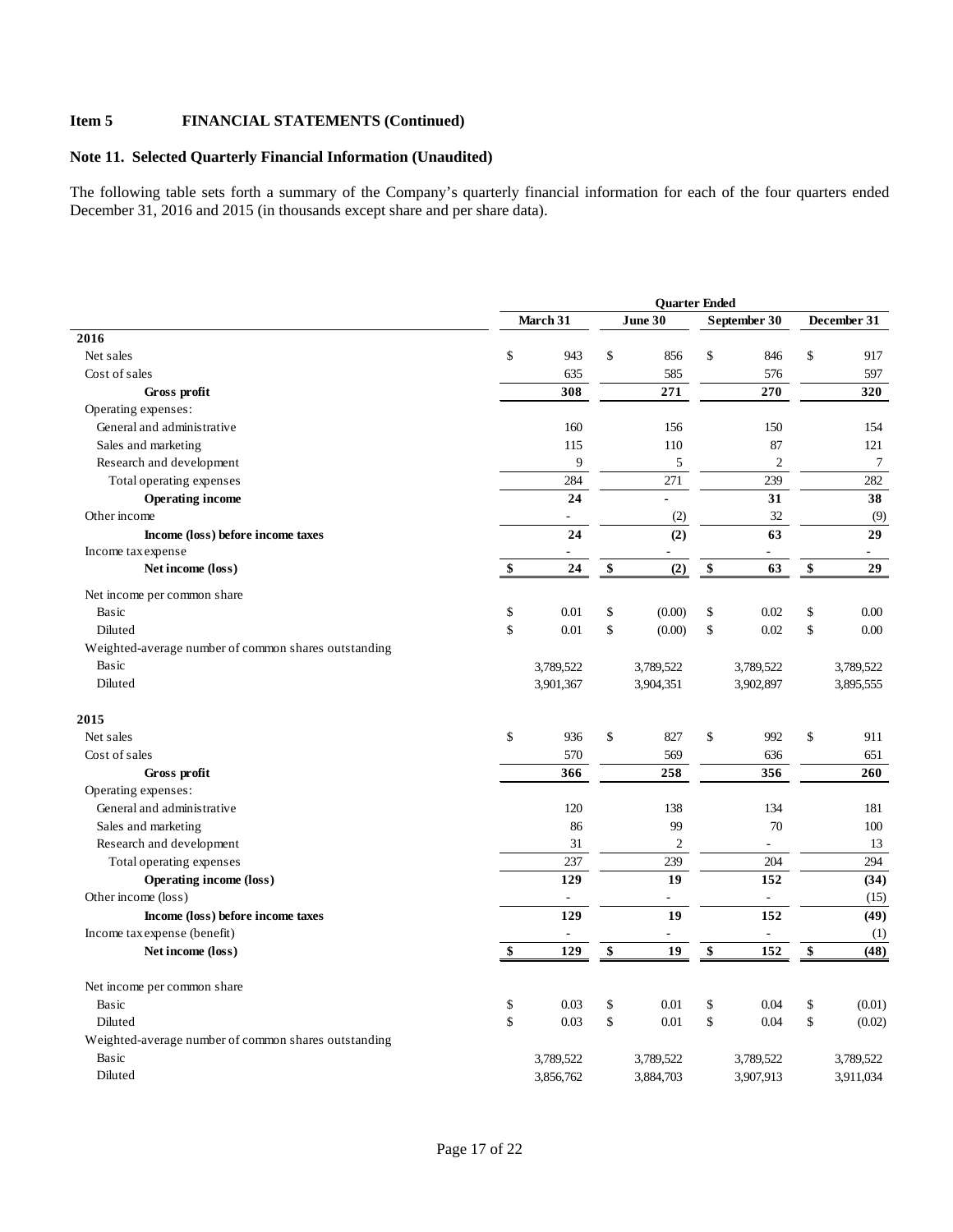## **Item 6 Describe the Issuer's Business, Products and Services**

**A.** A description of the issuer's business operations:

Winland markets and sells its line of proprietary critical condition monitoring products primarily through an established network of distributors, dealers, security installers and integrators. In most cases, these products are manufactured to protect against loss of assets due to damage from water, excess humidity, extremes of temperature and loss of power. The Company offers a critical-environment monitoring solution that is an automated, cloud-based platform that provides early alerting, reporting and logging, that ensures regulatory compliance. Winland is also exploring various alternatives to enhance shareholder value that utilize the expertise of management and the Board of Directors. Such alternatives may include establishing new ventures, acquiring existing businesses, and other investment opportunities, including investments in marketable securities.

**B.** Date and State of Incorporation:

Issuer is a Corporation incorporated in the State of Minnesota on October 18, 1972.

**C.** The Issuer's Primary SIC Code:

SIC Code 3823 NAICS Code 334513

**D.** The Issuer's Fiscal Year End Date:

Fiscal year end is December 31st

**E.** Principal Products or Services, And Their Market:

Through distribution to dealers and integrators, Winland provides a line of proprietary critical condition monitoring products to the security industry. In most cases, these products are manufactured to protect against loss of assets due to damage from water, excess humidity, extremes of temperature and loss of power. Winland holds federal trademark registrations for marks used in its business as follows: WATERBUG, TEMP ALERT and ENVIROALERT. Winland offers a critical-environment monitoring solution called Insight that is an automated, cloud-based platform that provides early alerting, reporting and logging, that ensures regulatory compliance. Insight is available through a reseller network or directly from Winland.

#### **Item 7 Describe the Issuer's Facilities**

The Company currently occupies 1,924 square feet of office space at 1950 Excel Drive, Mankato, MN which is leased on a month-to-month basis from Nortech Systems, Incorporated. The property is in good condition and suitable for the Company's current use.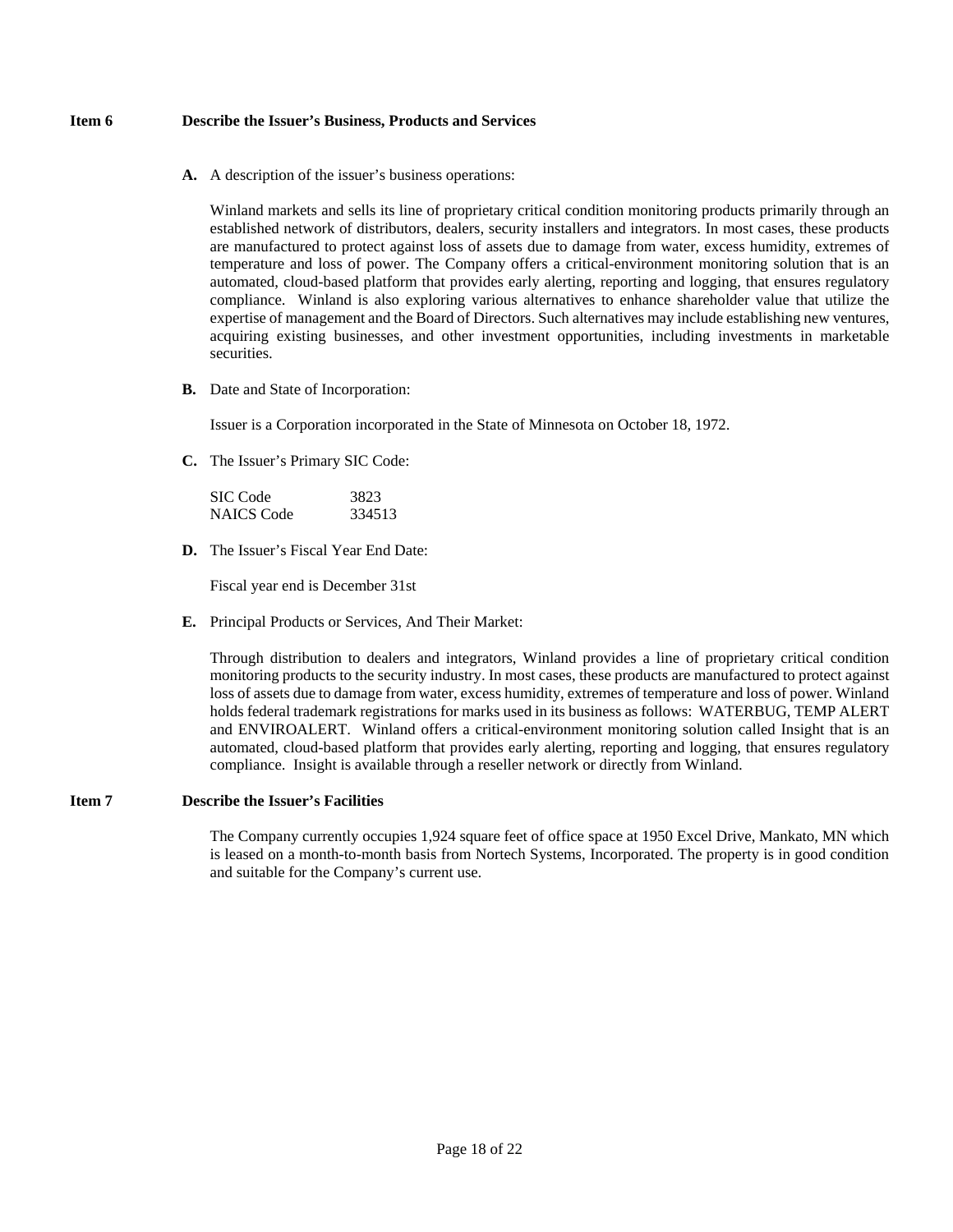# **Item 8 Officers, Directors and Control Persons**

| Name of Director/Officer | Age | Current Position With Winland Electronics, Inc. | Director Since |
|--------------------------|-----|-------------------------------------------------|----------------|
| Brian D. Lawrence        | 46  | President and Chief Financial Officer           |                |
| Lorin E. Krueger         | 61  | Director                                        | 1983           |
| Thomas J. Brady          | 52  | Director                                        | 2008           |
| Thomas Braziel           | 32  | Director                                        | 2013           |
| Matthew D. Houk          | 35  | Director                                        | 2013           |
| Murray Stahl             | 63  | Director                                        | 2015           |
|                          |     |                                                 |                |

**A.** Names of Officers, Directors and Control Persons.

# Name of Control Person

 FRMO Corp., which acquired greater than 5% of the Company's outstanding common stock on November 14, 2014. David B. Houk, who acquired greater than 5% of the Company's outstanding common stock prior to December 13, 2013.

# **B. Legal/Disclaimer History**

1. A conviction in a criminal proceeding or named as a defendant in a pending criminal proceeding (excluding traffic violations and other misdemeanor offenses); *None* 

2. The entry of an order, judgment, or decree, not subsequently reversed, suspended or vacated, by a court of competent jurisdiction that permanently or temporarily enjoined, barred, suspended or otherwise limited such person's involvement in any type of business, securities, commodities, or banking activities; *None.* 

3. A finding or judgment by a court of competent jurisdiction (in a civil action), the SEC, the CFTC, or a state securities regulator of a violation of federal or state securities or commodities law, which finding or judgment has not been reversed, suspended, or vacated; or *None.* 

4. The entry of an order by a self-regulatory organization that permanently or temporarily barred, suspended or otherwise limited such person's involvement in any type of business or securities activities. *None.* 

## **C. Beneficial Shareholders**

The following table provides information as of March 20, 2017 concerning the beneficial ownership of our Common Stock by (i) the persons known by us to own more than 5% of our outstanding Common Stock, (ii) each of our directors, (iii) the named executive officers and (iv) all current executive officers and directors as a group. Except as otherwise indicated, the persons named in the table have sole voting and investment power with respect to all shares of Common Stock owned by them. As of March 20, 2017, there were 3,789,522 shares of our Common Stock issued and outstanding.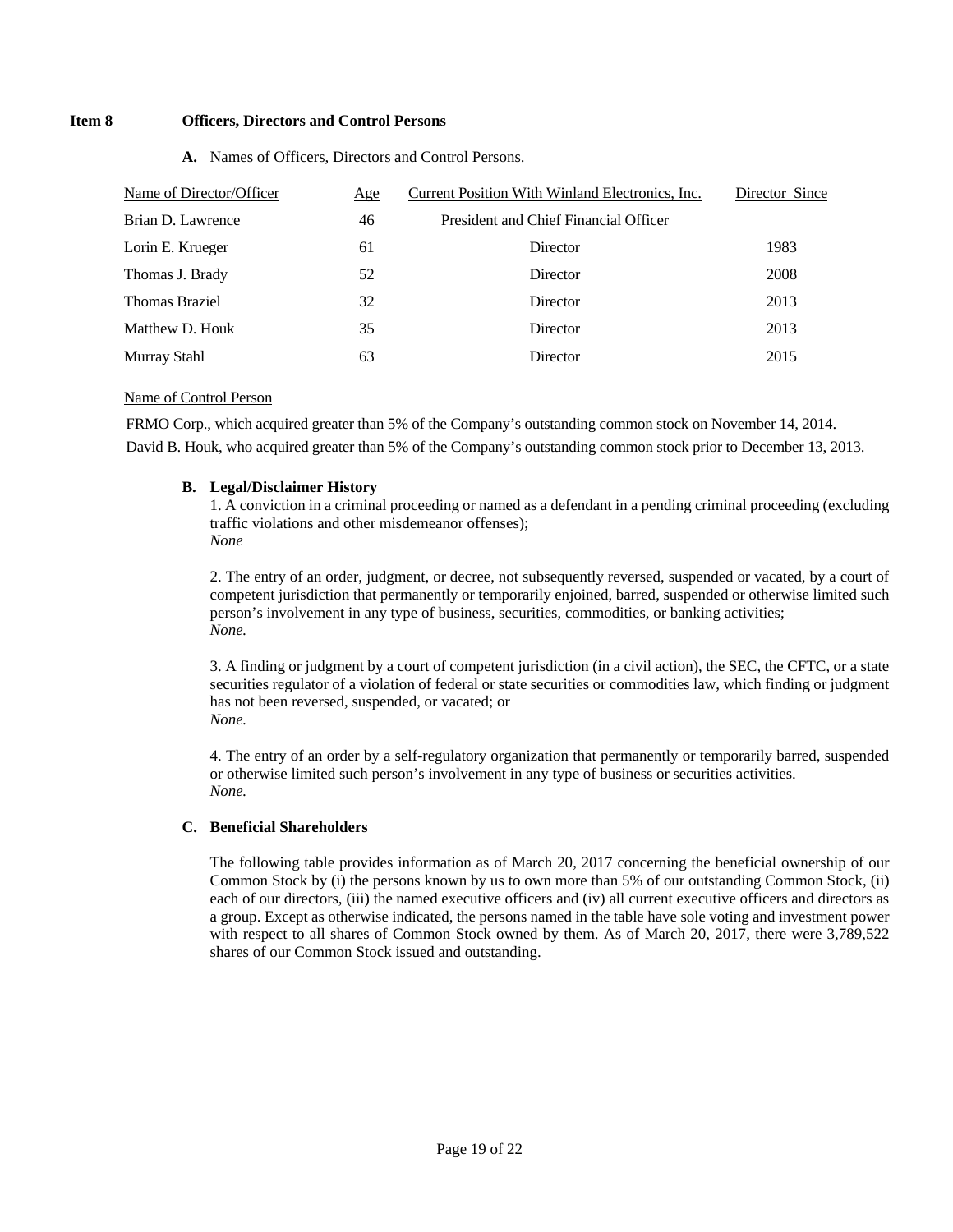| Name (and Address of 5%)             | Number of Shares      | Percent |                |
|--------------------------------------|-----------------------|---------|----------------|
| Owner) or Identity of Group          | Beneficially Owned(1) |         | of Class $(1)$ |
| Thomas Braziel                       | 578,874               | (2)     | 15.30%         |
| FRMO Corp.                           | 568,428               | (3)     | 15.00%         |
| Matthew D. Houk                      | 477.799               | (4)     | 12.60%         |
| David B. Houk                        | 191,045               | (5)     | 5.00%          |
| Lorin E. Krueger                     | 137,679               | (6)     | 3.60%          |
| Thomas J. Brady                      | 91.143                | (7)     | 2.40%          |
| Brian D. Lawrence                    | 12,500                | (8)     | $\ast$         |
| All Executive Officers and Directors |                       |         |                |
| as a Group (6 Individuals)           | 1,866,423             | (9)     | 49.30%         |
| * Less than 1%                       |                       |         |                |

- (1) Under the rules of the SEC, shares not actually outstanding are deemed to be beneficially owned by an individual if such individual has the right to acquire the shares within 60 days. Pursuant to such SEC Rules, shares deemed beneficially owned by virtue of an individual's right to acquire them are also treated as outstanding when calculating the percent of the class owned by such individual and when determining the percent owned by any group in which the individual is included.
- (2) According to Thomas Braziel, as of December 31, 2016, B.E. Capital Management LP, B.E. Capital Partners LLC, Thomas Braziel and David Earls, beneficially own the shares which Mr. Braziel who has sole power to vote or to dispose of such shares. The address for B.E. Capital Partners LLC is 205 East 42nd Street, 14th Floor, New York, NY 10017.
- (3) According to a Schedule 13G filed with the Securities and Exchange Commission on November 26, 2014 by FRMO Corp. the shares are beneficially owned by FRMO Corp. which has sole power to vote or to dispose of such shares. The address for FRMO Corp. is One North Lexington Ave., Suite 12C, White Plains, NY 10601.
- (4) According to Matthew D. Houk, as of December 31, 2016, he beneficially owns and has sole power to vote or to dispose of such shares. The address for Matthew D. Houk is c/o Horizon Kinetics LLC, 470 Park Avenue South, 4th Floor, New York, NY 10016.
- (5) According to a Schedule 13D filed with the Securities and Exchange Commission on December 19, 2013 by David B. Houk, the shares are beneficially owned by Mr. Houk who has sole power to vote or to dispose of such shares. The address for David B. Houk is P.O. Box 22145, Louisville, Kentucky 40252.
- (6) Includes 46,500 shares which may be purchased by Mr. Krueger upon exercise of currently exercisable options.
- (7) Includes 12,000 shares held by Mr. Brady's spouse and 62,000 shares which may be purchased by Mr. Brady upon exercise of currently exercisable options.
- (8) Includes 12,500 shares which may be purchased by Mr. Lawrence upon exercise of currently exercisable options.
- (9) Includes 121,000 shares which may be purchased by the executive officer and directors upon exercise of currently exercisable options.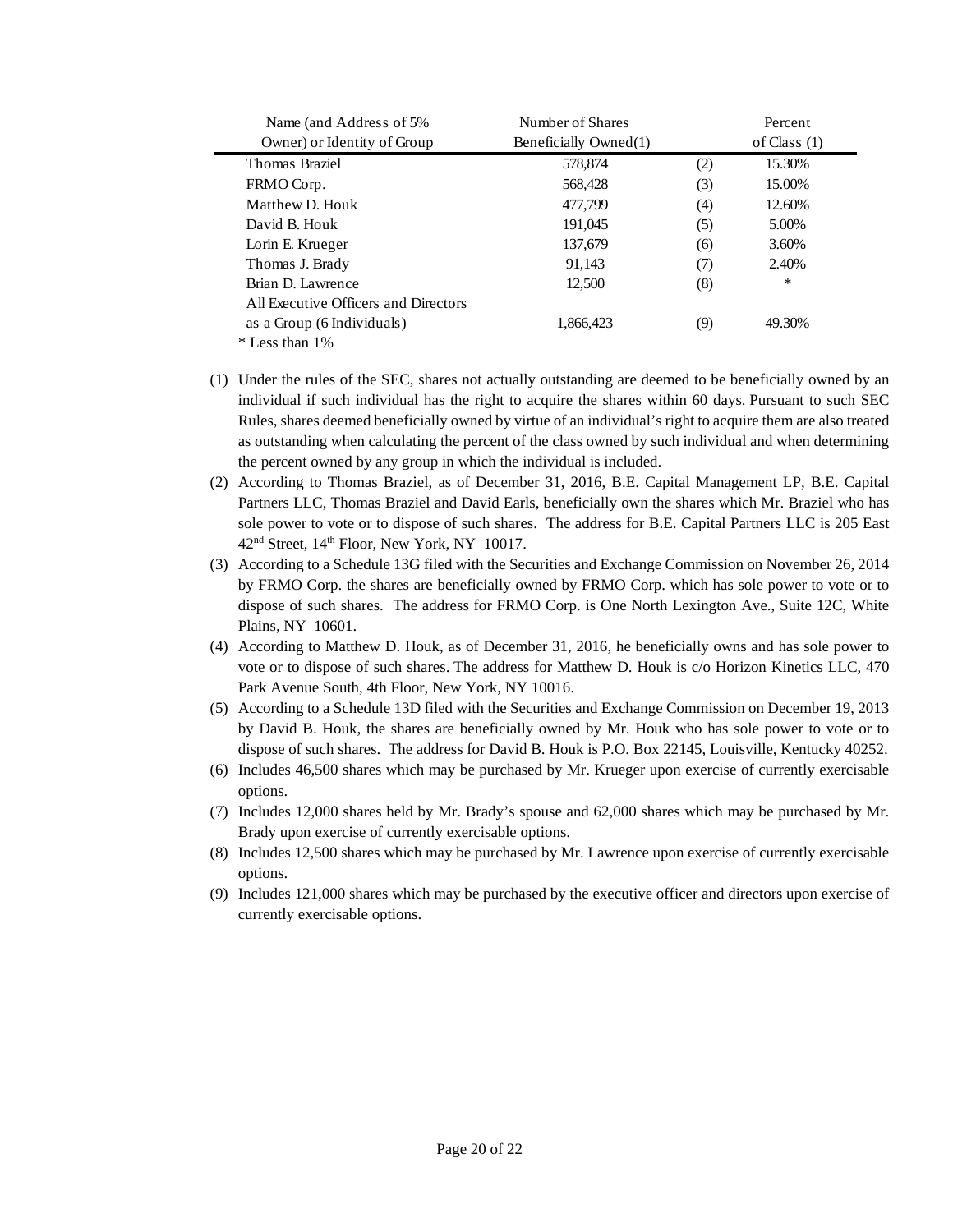## **Item 9 Third Party Providers**

The name, address, telephone number and email address of each of the following outside providers that advise the issuer on matters relating to the operations, business development and disclosure:

#### **1. Counsel:**

Fredrikson & Byron, P.A. Suite 4000 200 South Sixth Street Minneapolis, MN 55402-1425 Phone: (612) 492-7000

## 2. **Accountant or Auditor:**

 Baker Tilly Virchow Krause, LLP 225 South Sixth Street Suite 2300 Minneapolis, MN 55402-4661 Phone: (612) 876-4500